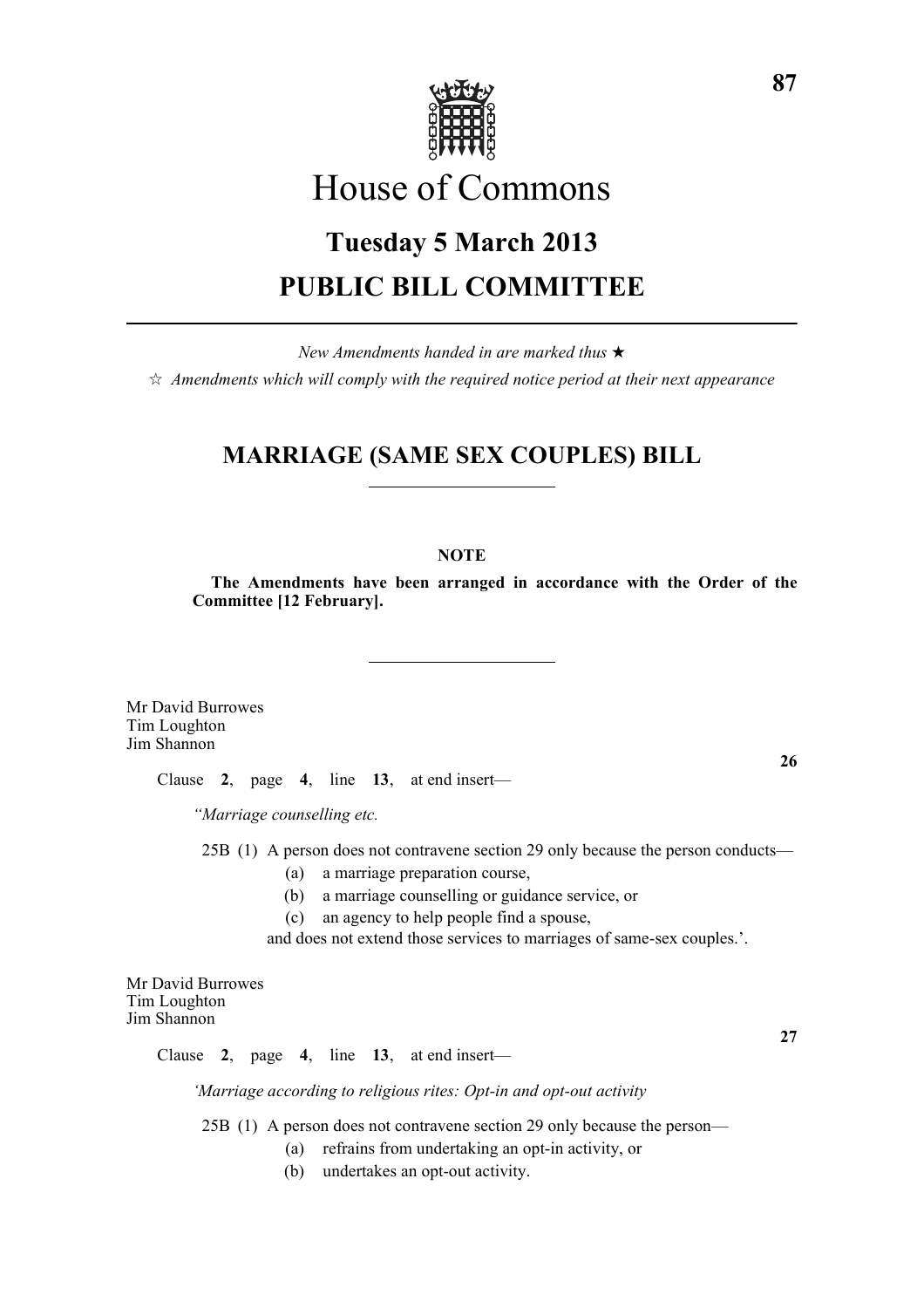(2) Expressions used in this paragraph and in section 2 of the Marriage (Same Sex Couples) Act 2013 have the same meaning in this paragraph as in that section.'.

Mr David Burrowes Tim Loughton Jim Shannon

Clause **2**, page **4**, line **13**, at end insert—

*'Religious premises: Trustees*

25B (1) A person who is the trustee of a trust for the advancement of religion does not contravene section 29 only because he refuses to consent to premises owned or controlled by the trust being used for marriages of same sex couples.'.

Mr David Burrowes Tim Loughton Jim Shannon

- Clause **2**, page **4**, line **13**, at end insert—
	- '(6) For the purposes of section 149 of the Equality Act 2010, no regard may be had by any public authority to any decision by a relevant governing authority or relevant religious organisation to give any consent or to refuse to give any consent provided for in sections 2, 4, 5, or 7 of this Act'.

| Mr David Burrowes<br>Tim Loughton<br>Jim Shannon |  |  |                                                                     |    |
|--------------------------------------------------|--|--|---------------------------------------------------------------------|----|
|                                                  |  |  | Clause 3, page 4, line 24, leave out 'marriage' and insert 'union'. | 52 |
| Mr David Burrowes<br>Tim Loughton<br>Jim Shannon |  |  |                                                                     | 53 |
|                                                  |  |  | Clause 3, page 4, line 26, leave out 'marriage' and insert 'union'. |    |
| Mr David Burrowes<br>Tim Loughton<br>Jim Shannon |  |  |                                                                     |    |
|                                                  |  |  | Clause 3, page 4, line 41, leave out 'marriage' and insert 'union'. | 54 |

**28**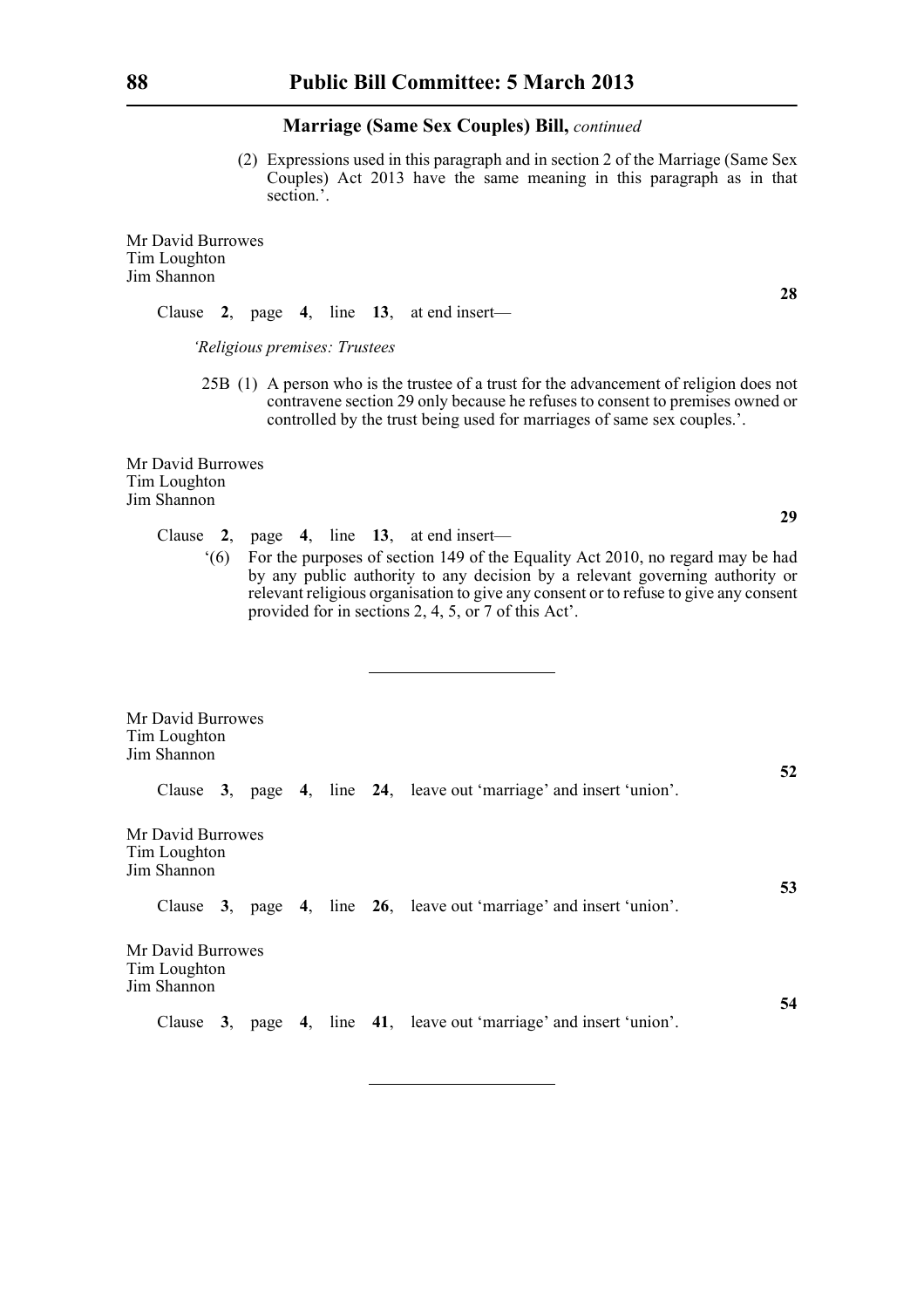Mr David Burrowes Tim Loughton Jim Shannon

Clause **4**, page **5**, line **21**, at end insert—

- '"recognised" means recognised according to the ordinary customs and usage of the organisation. In the event of a dispute between the members over which person or persons are recognised for the purpose of giving consent for the purposes of this section, the Secretary of State shall consult all members of the relevant religious organisation to determine which person or persons are recognised. This shall include power to order a ballot of members in which a quorum of 66 per cent. shall be required and recognition shall be determined by a majority vote.
- "members" means those whose names have appeared on a formal membership roll kept by the relevant religious organisation for a period of at least 12 months prior to written consent being given. If no such roll is kept, then the members shall be deemed to be those who have attended worship at the place of worship for a majority of services of worship during the 12 months prior to written consent being given.'.

| Mr David Burrowes<br>Tim Loughton<br>Jim Shannon                         |  |  |                                                                          |                |
|--------------------------------------------------------------------------|--|--|--------------------------------------------------------------------------|----------------|
|                                                                          |  |  | Schedule 1, page 17, line 33, leave out paragraph 3.                     | 55             |
| Chris Bryant<br><b>Stephen Doughty</b><br>Kate Green                     |  |  |                                                                          |                |
|                                                                          |  |  | Schedule 1, page 18, line 7, leave out from beginning to end of line 12. | 43             |
| Kate Green<br>Chris Bryant<br>Stephen Williams<br><b>Stephen Doughty</b> |  |  | Clause 8, page 8, line 17, leave out 'may' and insert 'shall'.           | $\overline{2}$ |
| Kate Green<br>Chris Bryant<br>Stephen Williams<br><b>Stephen Doughty</b> |  |  |                                                                          | 3              |
|                                                                          |  |  | Clause 8, page 8, line 20, leave out 'may' and insert 'shall'.           |                |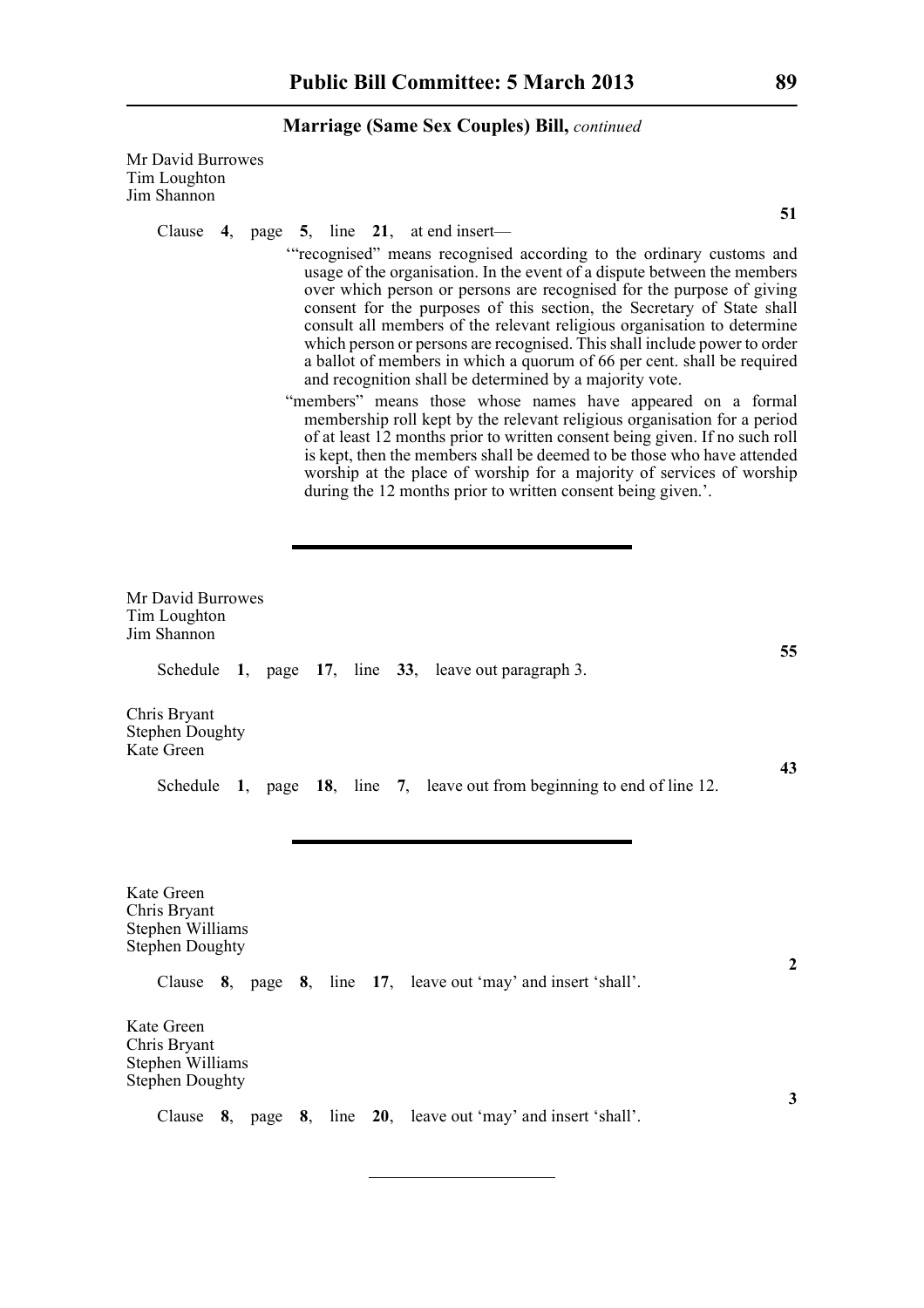| Mr David Burrowes<br>Tim Loughton<br>Jim Shannon                                                                                                                                                                                                                                                                                                                                                                                                                                                            | 49                                                                                                                                                         |  |  |  |  |  |  |  |
|-------------------------------------------------------------------------------------------------------------------------------------------------------------------------------------------------------------------------------------------------------------------------------------------------------------------------------------------------------------------------------------------------------------------------------------------------------------------------------------------------------------|------------------------------------------------------------------------------------------------------------------------------------------------------------|--|--|--|--|--|--|--|
| (1A)                                                                                                                                                                                                                                                                                                                                                                                                                                                                                                        | Clause $9$ , page $9$ , line $5$ , at end insert—<br>Such a procedure must include a ceremony which reflects the requirements of<br>Section $1(2)$ .       |  |  |  |  |  |  |  |
| Mr David Burrowes<br>Tim Loughton<br>Jim Shannon                                                                                                                                                                                                                                                                                                                                                                                                                                                            |                                                                                                                                                            |  |  |  |  |  |  |  |
| (2A)                                                                                                                                                                                                                                                                                                                                                                                                                                                                                                        | 50<br>Clause $9$ , page $9$ , line $8$ , at end insert—<br>Such a procedure must include a ceremony which reflects the requirements of<br>Section $1(2)$ . |  |  |  |  |  |  |  |
| Dr Julian Huppert                                                                                                                                                                                                                                                                                                                                                                                                                                                                                           | 7                                                                                                                                                          |  |  |  |  |  |  |  |
| Clause 9, page 10, line 24, at end insert—<br>Where a civil partnership formed under part 1, section 96 of the Civil Partnership<br>(9)<br>Act (Civil Partnership with former spouse) is converted into a marriage under this<br>section-<br>the civil partnership ends on the conversion, and<br>(a)<br>if both partners so elect, the resulting marriage is to be treated as having<br>(b)<br>subsisted since the marriage dissolved under Schedule 2 of the Gender<br>Recognition Act 2004 was formed.'. |                                                                                                                                                            |  |  |  |  |  |  |  |
| Jim Shannon<br>Tim Loughton                                                                                                                                                                                                                                                                                                                                                                                                                                                                                 | Mr David Burrowes                                                                                                                                          |  |  |  |  |  |  |  |
|                                                                                                                                                                                                                                                                                                                                                                                                                                                                                                             | 41<br>Schedule 2, page 21, line 29, leave out paragraph 2.                                                                                                 |  |  |  |  |  |  |  |
| Jim Shannon<br>Tim Loughton<br>Mr David Burrowes                                                                                                                                                                                                                                                                                                                                                                                                                                                            |                                                                                                                                                            |  |  |  |  |  |  |  |
|                                                                                                                                                                                                                                                                                                                                                                                                                                                                                                             | 46<br>Schedule 2, page 21, line 41, leave out ', or by virtue of paragraph 2,'.                                                                            |  |  |  |  |  |  |  |
| Jim Shannon<br>Tim Loughton                                                                                                                                                                                                                                                                                                                                                                                                                                                                                 | Mr David Burrowes                                                                                                                                          |  |  |  |  |  |  |  |
|                                                                                                                                                                                                                                                                                                                                                                                                                                                                                                             | 47<br>Schedule 2, page 21, line 42, leave out 'or $2(2)$ '.                                                                                                |  |  |  |  |  |  |  |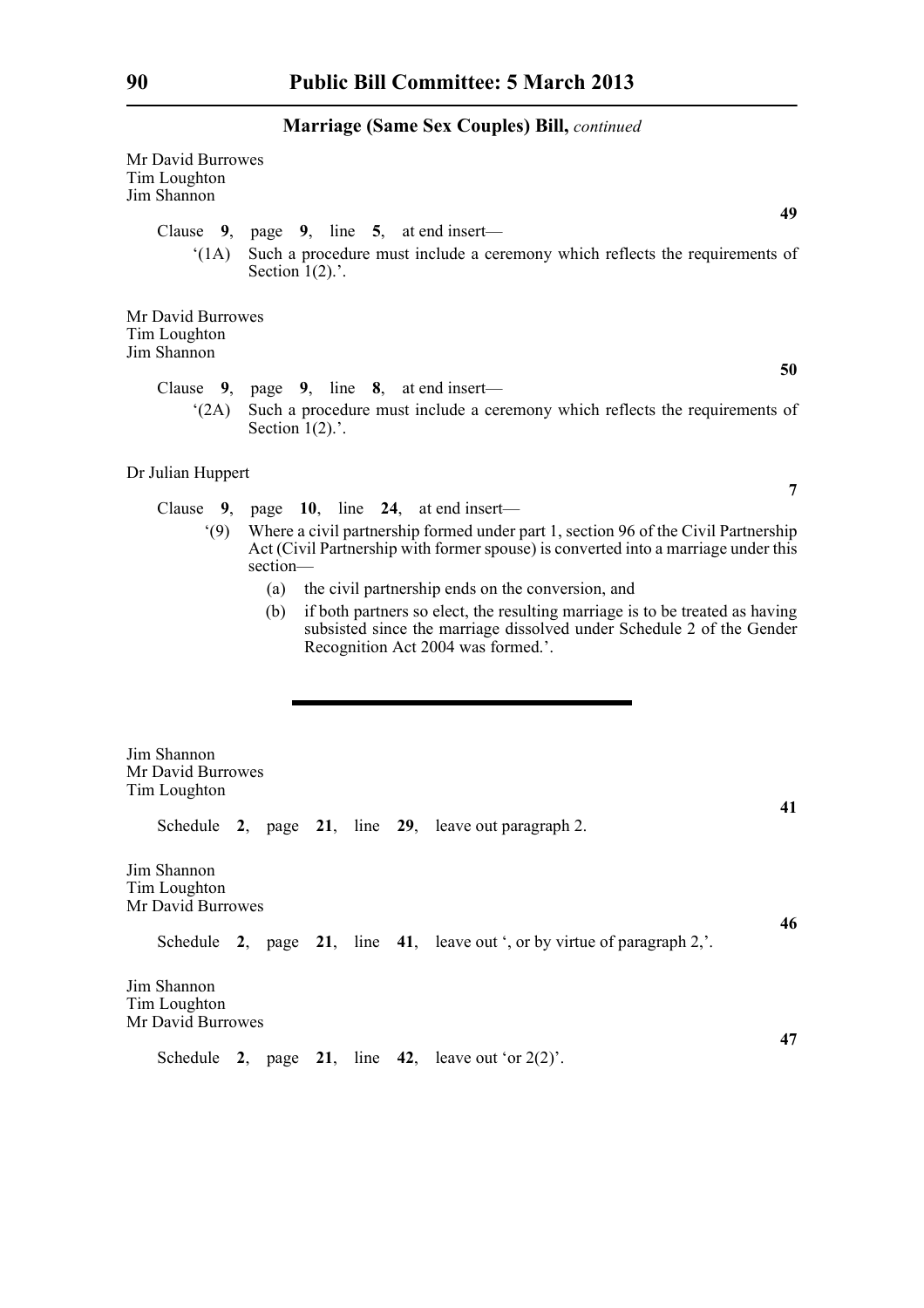|                                                                                                                                                      | Jim Shannon<br>Tim Loughton<br>Mr David Burrowes<br>48<br>Schedule $2$ , page $22$ , line $28$ , leave out sub-sub-paragraph (b).                                                                                                                                     |  |                    |  |  |  |                                                                              |    |
|------------------------------------------------------------------------------------------------------------------------------------------------------|-----------------------------------------------------------------------------------------------------------------------------------------------------------------------------------------------------------------------------------------------------------------------|--|--------------------|--|--|--|------------------------------------------------------------------------------|----|
|                                                                                                                                                      | Mr David Burrowes<br>Jim Shannon<br>Tim Loughton<br>Mr David Burrowes                                                                                                                                                                                                 |  |                    |  |  |  | Clause $11$ , page $10$ , line $41$ , leave out subsections (1) and (2).     | 39 |
|                                                                                                                                                      | Tim Loughton<br>Jim Shannon                                                                                                                                                                                                                                           |  |                    |  |  |  | 61                                                                           |    |
| ☆                                                                                                                                                    |                                                                                                                                                                                                                                                                       |  | $(1)$ In this Act— |  |  |  | Clause 11, page 10, line 41, leave out subsection $(1)$ and insert—          |    |
|                                                                                                                                                      | references to "marriage" in relation to same sex couples shall be changed<br>(a)<br>to "union".<br>in the law of England and Wales, "union" has the same effect in relation<br>(b)<br>to same sex couples as "marriage" has in relation to opposite sex<br>couples.'. |  |                    |  |  |  |                                                                              |    |
| Mr David Burrowes<br>Tim Loughton<br>Jim Shannon<br>44<br>3, page 23, leave out from line 30 to line 29 on page 24.<br>Schedule<br>Mr David Burrowes |                                                                                                                                                                                                                                                                       |  |                    |  |  |  |                                                                              |    |
|                                                                                                                                                      | Jim Shannon<br>Tim Loughton                                                                                                                                                                                                                                           |  |                    |  |  |  | 42                                                                           |    |
|                                                                                                                                                      |                                                                                                                                                                                                                                                                       |  |                    |  |  |  | Schedule 4, page 26, line 9, leave out paragraphs 3 and 4.                   |    |
|                                                                                                                                                      | Mr Rob Wilson                                                                                                                                                                                                                                                         |  |                    |  |  |  | 37<br>Schedule $4$ , page $26$ , line $14$ , leave out sub-paragraph (2).    |    |
|                                                                                                                                                      | Mr Rob Wilson                                                                                                                                                                                                                                                         |  |                    |  |  |  | 38<br>Schedule $4$ , page $26$ , line $21$ , leave out sub-paragraph $(3)$ . |    |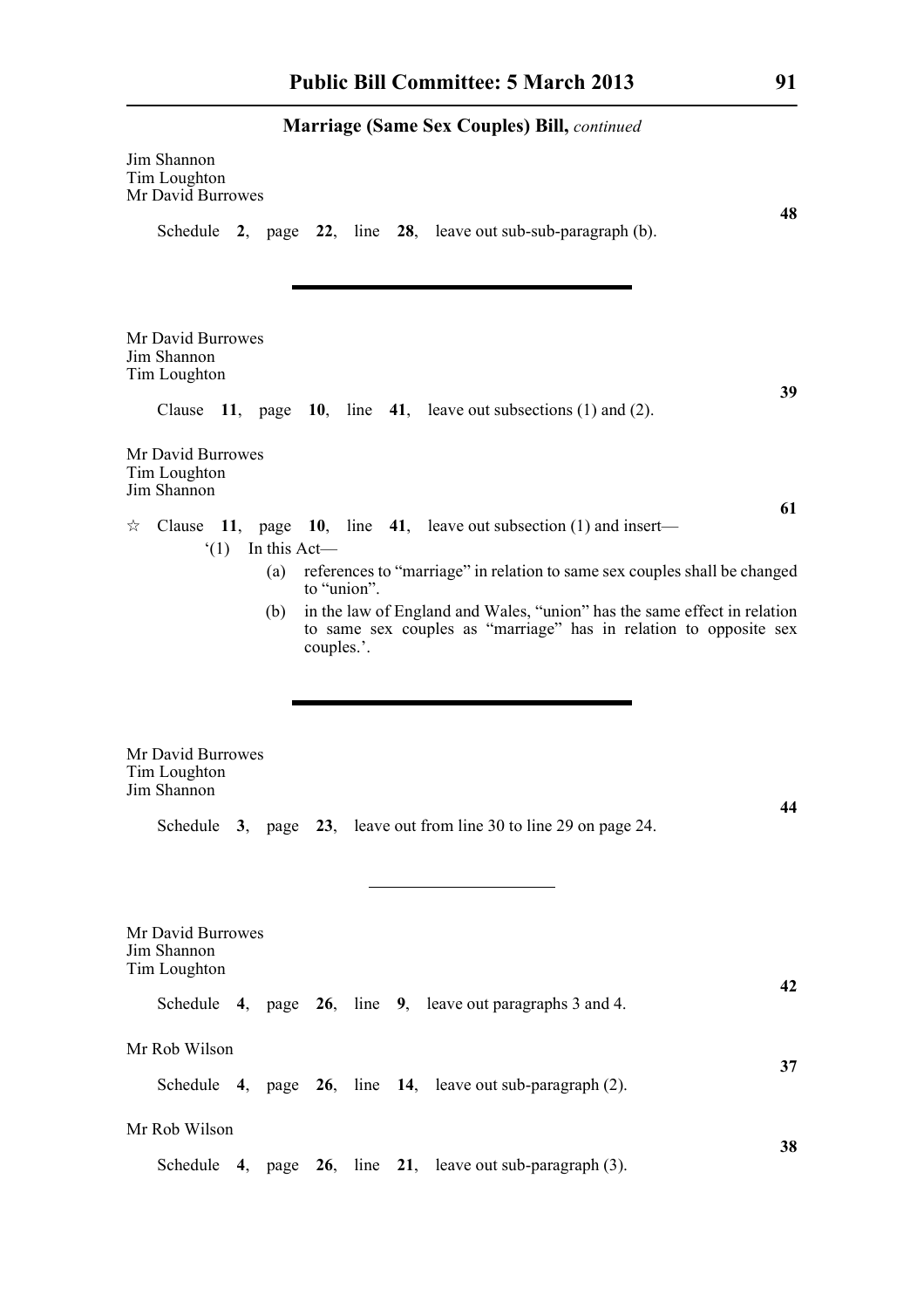|         | Kate Green<br>Chris Bryant                                                                                                                                                                                                                                                                                                                                                     |  |
|---------|--------------------------------------------------------------------------------------------------------------------------------------------------------------------------------------------------------------------------------------------------------------------------------------------------------------------------------------------------------------------------------|--|
|         | 56<br>Schedule 4, page $33$ , line 40, leave out paragraph 15 and insert—<br>(1) Schedule 9 of the Equality Act 2010 (work: exceptions) is amended as follows.<br>(2) Omit sub-paragraph $18(1)$ .'.                                                                                                                                                                           |  |
|         | Kate Green<br>62                                                                                                                                                                                                                                                                                                                                                               |  |
| $\star$ | Schedule 4, page $34$ , line 4, at end insert—<br>a woman who is married to a woman who is her spouse where—<br>$^{\circ}$ (c)<br>the spouse is a woman by virtue of a full gender recognition<br>(i)<br>certificate having been issued under the Gender Recognition<br>Act 2004, and<br>the marriage subsisted before the time when that certificate<br>(ii)<br>was issued.'. |  |
|         | Kate Green                                                                                                                                                                                                                                                                                                                                                                     |  |
| $\star$ | 64<br>Schedule 4, page $34$ , line $21$ , at end insert—<br>"(2A) In subsection (3) after "widow's", insert "or a survivor same sex spouse's,<br>where within $(4C)$ below,".'.                                                                                                                                                                                                |  |
|         | Kate Green                                                                                                                                                                                                                                                                                                                                                                     |  |
| $\star$ | 63<br>Schedule 4, page 34, line 22, leave out 'after "partner's" insert "or surviving same<br>sex spouse's".' and insert '—<br>after "partner's" insert "or surviving same sex spouse's";<br>(a)                                                                                                                                                                               |  |
|         | $\langle \cdot   \cdot \rangle$ at and in each Greek this limitation, does not supply to a sympatric span open                                                                                                                                                                                                                                                                 |  |

(b) at end insert "but this limitation does not apply to a surviving same sex spouse by virtue of gender recognition as defined in (4C) below.".'.

Kate Green

- \* Schedule **4**, page **34**, line **22**, at end insert— '(3A) After subsection (4B) insert—
	- "(4C) A surviving same sex spouse is 'a same sex spouse by virtue of gender recognition' where she was married to—
		- (a) a spouse who was a woman by virtue of a full gender recognition certificate having been issued under the Gender Recognition Act 2004, and
		- (b) the marriage subsisted before the time when that certificate was issued.".'.

Kate Green

\* Schedule **4**, page **34**, line **29**, leave out 'is a man married to a woman, and the earner' and insert 'is a man married to a woman, or a woman within (4) below who is married to a woman, and the earner'.

Kate Green

\* Schedule **4**, page **34**, line **32**, leave out 'is a married woman, a man married to a

# **62**

**66**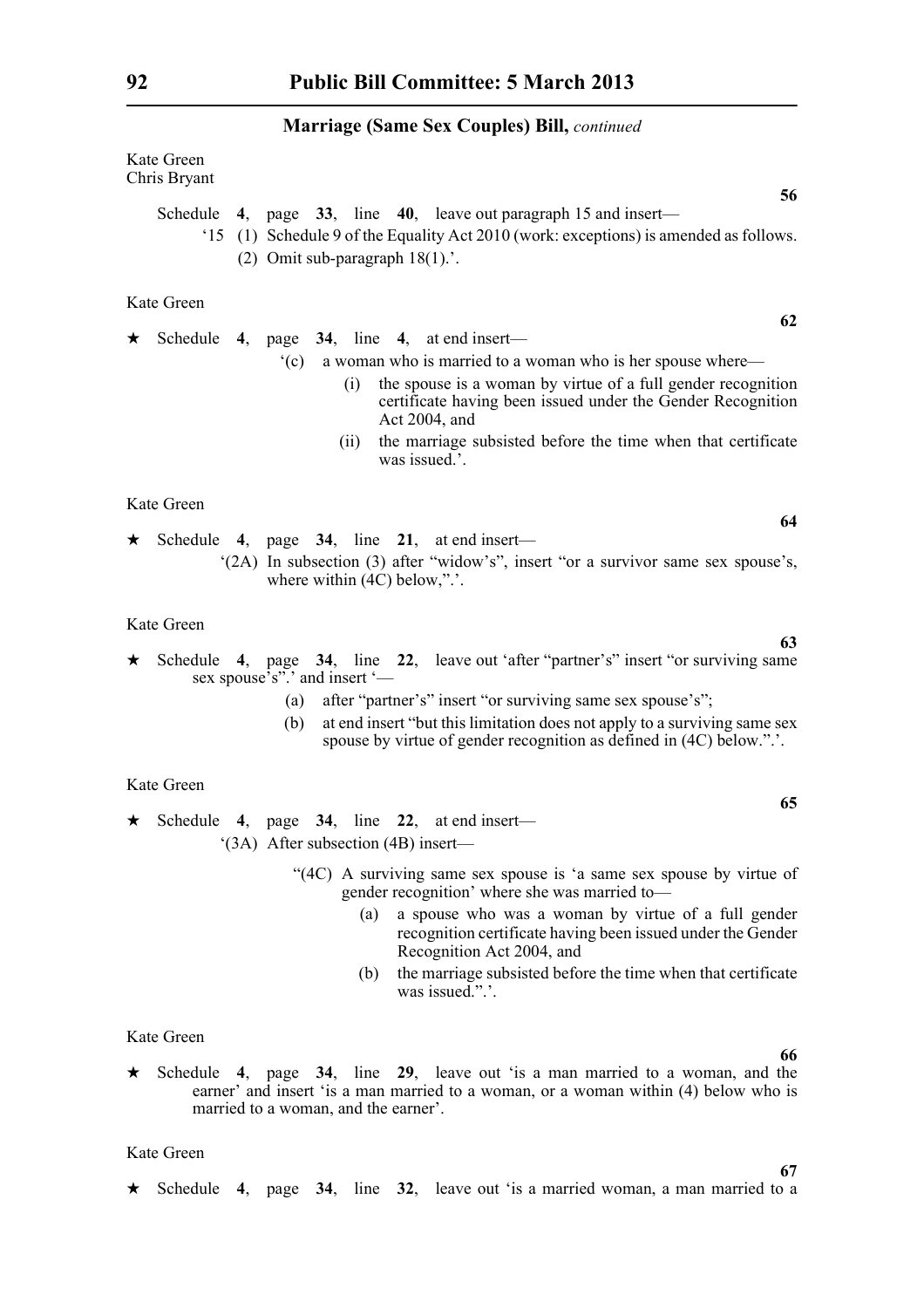man, or a civil partner, and the earner dies' and insert 'is a married woman except within (4) below, a man married to man, or a civil partner, and the earner dies'.

Kate Green

- \* Schedule **4**, page **34**, line **34**, at end insert—
	- '(4) A woman by virtue of a full gender recognition certificate having been issued under the Gender Recognition Act 2004, whose marriage subsisted before the time when that certificate was issued.'.

#### Kate Green

- Schedule **4**, page **34**, line **35**, leave out ', in subsection (4), for "widower or surviving civil partner of an earner" substitute "widower of a female earner, the survivor of a marriage with an earner of the same sex, or the survivor of a civil partnership with an earner,".' and insert '-
	- (a) in subsection (4), for "widower or surviving civil partner of an earner" substitute "widower of a female earner, the survivor of a marriage with an earner of the same sex, or the survivor of a civil partnership with an earner,";
	- (b) at the end insert—
		- "(5) The limitation in subsection 4 shall not apply to the survivor of a marriage with an earner of the same sex in which the survivor was married to—
			- (a) a spouse who was a woman by virtue of a full gender recognition certificate having been issued under the Gender Recognition Act 2004, and
			- (b) the marriage subsisted before the time when that certificate was issued.".'.

Dr Julian Huppert

Schedule **5**, page **36**, leave out lines 10 to 37 and insert— 'Section 4 (successful applications): for subsections (2) and (3) substitute—

- "(2) The certificate is to be a full gender recognition certificate if—
	- (a) the applicant is not a civil partner and does not request an interim gender recognition certificate,
	- (b) or the applicant is a civil partner who does not request an interim gender recognition certificate and the Panel has decided to issue a full gender recognition certificate to the other party to the civil partnership.
- (3) The certificate is to be an interim gender recognition certificate if either—
	- (a) the applicant is a party to a protected civil partnership and the other party to the civil partnership has not made an application under section 1(1),

**69**

**68**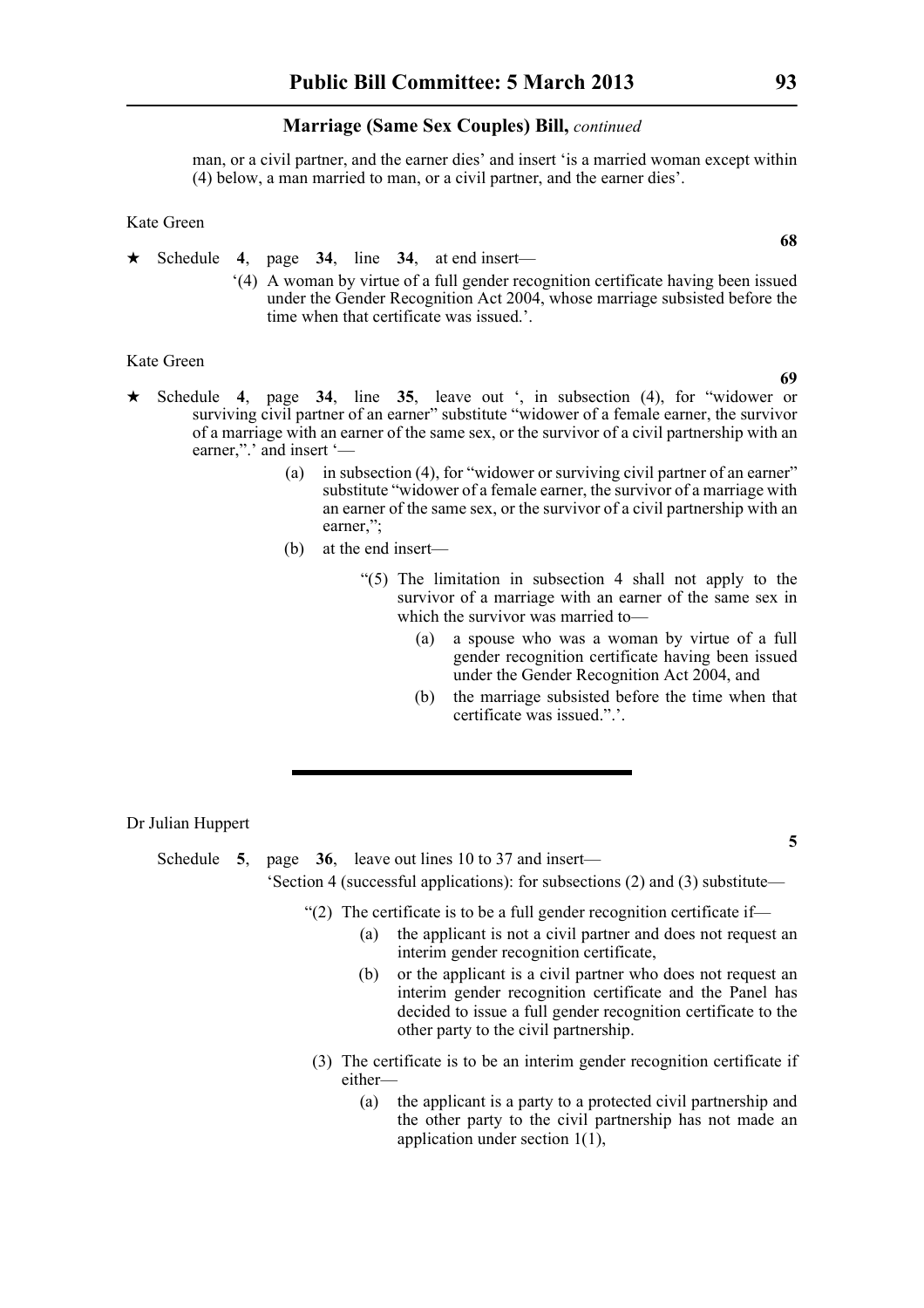- (b) the applicant is a party to a protected civil partnership and the Panel has decided not to issue a full gender recognition certificate to the other party to the civil partnership,
- (c) or the applicant is party to a protected marriage, requests an interim gender recognition certificate and the application includes a statutory declaration of consent from the applicant's spouse.
- (3A) If a gender recognition panel issues a full gender recognition certificate under this section to an applicant who is a party to a marriage or civil partnership, the panel must give the applicant's spouse notice of the issue of the certificate.".'.

#### Dr Julian Huppert

Schedule **5**, page **39**, line **39**, leave out '(by virtue of section  $4(2)(b)$  or  $4A$ )'.

Hugh Bayley Kate Green Chris Bryant

Schedule **5**, page **40**, line **18**, at end insert—

*'Reinstatement of marriages annulled to permit a person to obtain a gender recognition certificate*

- 9A Schedule 4 (Effect on Marriage) at beginning insert:
	- (1) This section applies to a formerly married couple whose marriage was annulled in order to permit one or both partners to that marriage to obtain a full gender recognition certificate provided that:
		- (a) the marriage was annulled following the coming into force of the Gender Recognition Act 2004, and
		- (b) the formerly married couple either:
			- (i) formed a civil partnership with each other within six months of the annulment of their marriage, and continue to maintain their civil partnership, or
			- (ii) have continued to live together in the same household since the annulment of their marriage, and
			- (iii) both partners to the former marriage give notice that they wish their marriage to be reinstated - with effect from the date that it was annulled.
	- (2) When notice is given under section  $(1)(b)(iii)$ , the marriage shall be reinstated with effect from the date it was annulled.
	- (3) In such circumstances the continuity of the marriage shall not be affected in any way and all legal rights that accrued to either party to that marriage will be reinstated - including the right to pensions, tax status in the UK, rights to property and inheritance.
	- (4) In those cases where the couple subsequently formed a civil partnership, the civil partnership shall be set aside.
	- (5) The couple whose marriage is reinstated shall be compensated from public funds for the costs they incurred in annulling the marriage, seperating their financial affairs, forming a civil parthership and in respect of their costs incurred in the UK or abroad as a result of the annulmen tof their marriage.".'.

**6**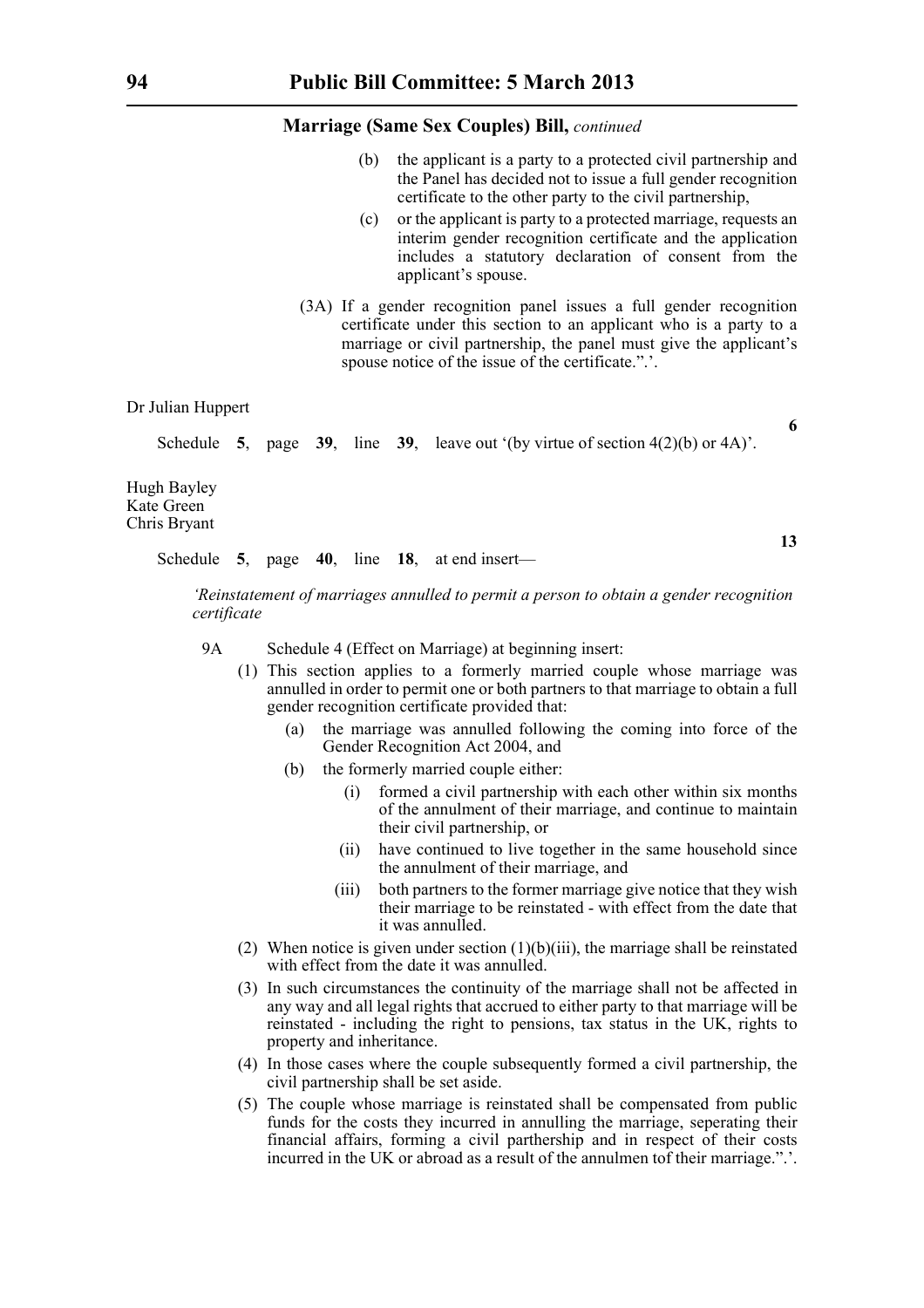Dr Julian Huppert

#### Schedule **5**, page **40**, leave out lines 30 to 31 and insert—

- '(a) the registration of qualifying marriages,
- (b) the registration of qualifying civil partnerships,
- (c) the issue of replacement marriage certificates displaying the new details of the parties to the marriage but maintaining the original date,
- (d) the issue of replacement birth certificates where the application is shown on the certificate, with the consent of the other parent named and—
	- (i) where the child has reached 16 years of age, the consent of the child to whom the birth certificate relates,
	- (ii) where the child has not yet reached the age of 16 years, the consent of the other parent named on the birth certificate, where present.'.

Dr Julian Huppert

Schedule **7**, page **50**, line **37**, at end insert— '(24A) Section 12 (grounds on which a marriage is voidable): omit paragraph (h).'.

Mr David Burrowes Tim Loughton Jim Shannon

Schedule **7**, page **52**, line **26**, at end insert—

*'Human Rights Act 1998. (c.42)*

- 42 The Human Rights Act 1998 is amended as follows.
- 43 Section 6: after subsection 3 insert—
	- "(3A) A "public authority" for the purposes of this section does not include a relevant governing authority or relevant religious organisation in respect of functions relating to giving any consent or to refusing to give any consent provided for in sections 2, 4, 5, or 7 of the [Marriage (Same Sex Couples)] Act 2013.".'.

Mr David Burrowes Tim Loughton Jim Shannon

> Schedule **7**, page **52**, line **26**, at end insert— '42 The Education Act 1996 is amended as follows.

- 43 Section 403 (sex education: manner of provision), after subsection (1D) insert—
	- "( $1E$ ) For the purposes of subsection  $(1A)$ , no school shall be under any duty as a result of guidance issued, to promote or endorse any understanding of the nature of marriage that is contrary to the character and designation of the school.".'.

**8**

**30**

**4**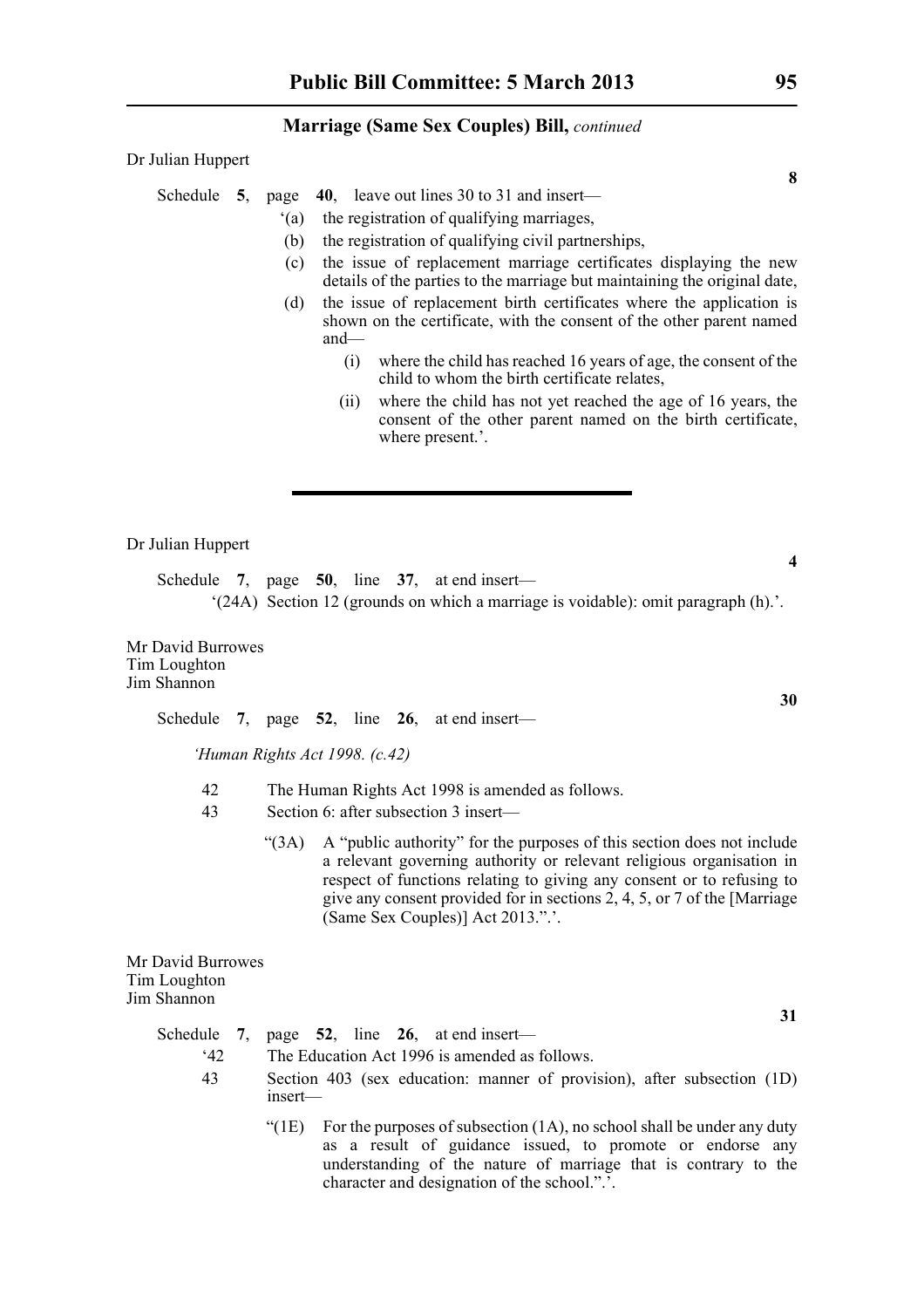Mr David Burrowes Tim Loughton Jim Shannon

Schedule **7**, page **52**, line **26**, at end insert—

*'Public Order Act 1986*

- 42 (1) Section 29JA is amended as follows.
- 43 (2) For section 29JA there shall be subsituted the following—
	- "29JA Protection of freedom of expression (sexual orientation) In this Part, for the avoidance of doubt, the discussion or criticism of sexual conduct or practices or the urging of persons to refrain from or modify such conduct or practices or the discussion or criticism of same-sex marriage shall not be taken of itself to be threatening or intend to stir up hatred.".'.

Mr David Burrowes Tim Loughton Jim Shannon

> Schedule **7**, page **52**, line **26**, at end insert— '42 (1) Section 89 (interpretation and exceptions): After subsection (1) insert—

> > "(1A) For the avoidance of doubt, the discussion or criticism of sexual conduct or practices or the discussion or criticism of same-sex marriage shall not be taken of iteslf to be discrimination for the purposes of section 85.".'.

Mr David Burrowes Jim Shannon Tim Loughton

Clause **15**, page **12**, line **11**, leave out subsections (2) and (3) and insert—

- '(2) The following subordinate legislation may not be made unless a draft of the statutory instrument containing the legislation has been laid before, and approved by resolution of, each House of Parliament—
	- (a) an order under section 8;
	- (b) an order under section  $14(1)$  or  $(2)$ ;
	- (c) an order under paragraph 1 or 2 of Schedule 2;
	- (d) an order under section  $11(5)(c)$ ;
	- (e) an order under paragraph 2 of Schedule 2;
	- (f) an order under paragraph 24 of Schedule 4.
- (2A) Before the Secretary of State makes an order under subsection (2) he must consult such other persons as appear to him to be likely to be affected by his proposals.
- (2B) If, following consultation under the provisions in subsection (2A), the Secretary of State proposes to make an order under subsection (2) he must lay before each House of Parliament a document which—
	- (a) explains his proposals;

**32**

**40**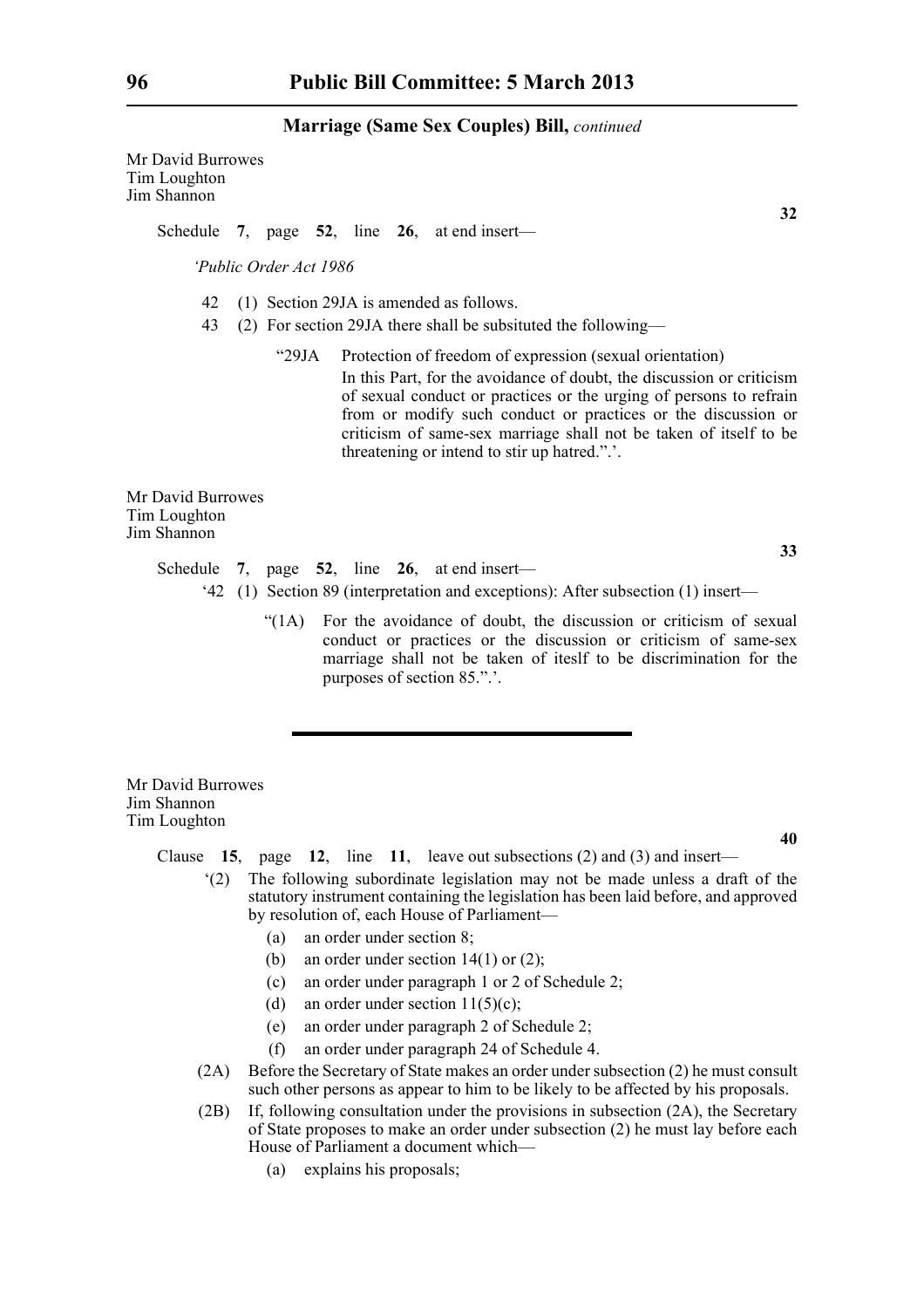- (b) sets them out in the form of a draft order; and
- (c) gives details of consultation under subsection (2A).
- (2C) Where a document relating to proposals is laid before Parliament under subsection (2B), no draft of an order under subsection (2) to give effect to the proposals (with or without modifications) is to be laid before Parliament until after the expiry of the period of 60 days beginning with the day on which the document was laid.
- (2D) In calculating the period mentioned in subsection (2C) no account is to be taken of any time during which—
	- (a) Parliament is dissolved or prorogued; or
	- (b) either House is adjourned for more than four days.
- (2E) In preparing a draft order under subsection (2) the Secretary of State must consider any representations made during the period mentioned in subsection (2C).
- (2F) A draft order under subsection (2) which is laid before Parliament must be accompanied by a statement of the Secretary of State giving details of—
	- (a) any representations considered in accordance with subsection (2E); and
	- (b) any changes made to the proposals contained in the document laid before Parliament under subsection (2B).'.

Jim Shannon Tim Loughton Mr David Burrowes

Clause **17**, page **14**, line **3**, leave out subsection (3).

# *NEW CLAUSES*

*Part 1 of the Civil Partnership Act 2004*

Mr Rob Wilson Dr Julian Huppert Greg Mulholland Stephen Williams Charlotte Leslie

**NC1**

- To move the following Clause:—
	- '(1) Part 1 of the Civil Partnership Act 2004 is amended as follows.
	- (2) In section 1, subsection (1), leave out "of the same sex".'.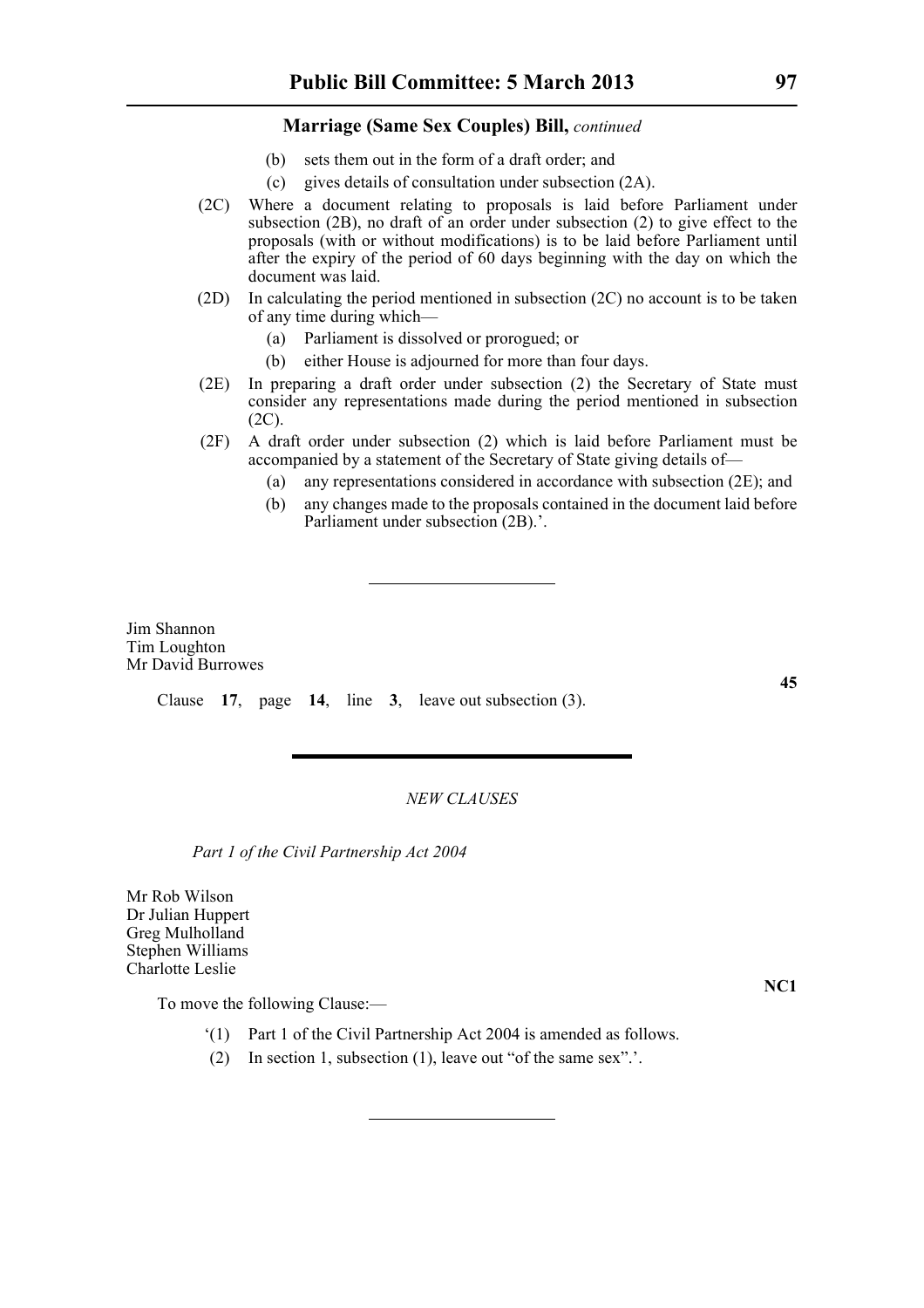*Part 2 of the Civil Partnership Act 2004*

Mr Rob Wilson Dr Julian Huppert Greg Mulholland Stephen Williams Charlotte Leslie

To move the following Clause:—

- '(1) Part 2 of the Civil Partnership Act 2004 is amended as follows.
- (2) In section 3, subsection (1), after "if—", leave out—
	- "(a) they are not of the same sex".'.

*Marriages according to usages of approved organisations*

Dr Julian Huppert Stephen Williams Kelvin Hopkins

To move the following Clause:—

'(1) In the Marriage Act 1949, after section 47, insert the following section—

# **"47A Marriages according to usages of approved organisations**

- (1) The Registrar General may by certificate approve organisations to solemnise marriages according to their usages provided that any such organisation—
	- (a) is a registered charity concerned with advancing or practising a religion or belief, including a non-religious belief;
	- (b) does not possess or have the use of any registered place of worship; and
	- (c) appears to the Registrar General to be of good repute.
- (2) In the certificate referred to in subsection (1) the Registrar General shall designate an officer of the organisation ("the principal officer") to appoint persons for stated periods of time to act as registering officers on behalf of the organisation, and may impose such conditions as seem to him or her to be desirable relative to the conduct of marriages by the organisation and to the safe custody of marriage register books.
- (3) The principal officer shall, within the prescribed time and in the prescribed manner, certify the names and addresses of the persons so appointed to the Registrar General and to the superintendent registrars of the registration districts in which such persons live, together with such other details as the Registrar General shall require.
- (4) A marriage shall not be solemnised according to the usages of an approved organisation until duplicate marriage register books have been supplied by the Registrar General under Part IV of this Act to the registering officers appointed to act on behalf of the organisation.

**NC2**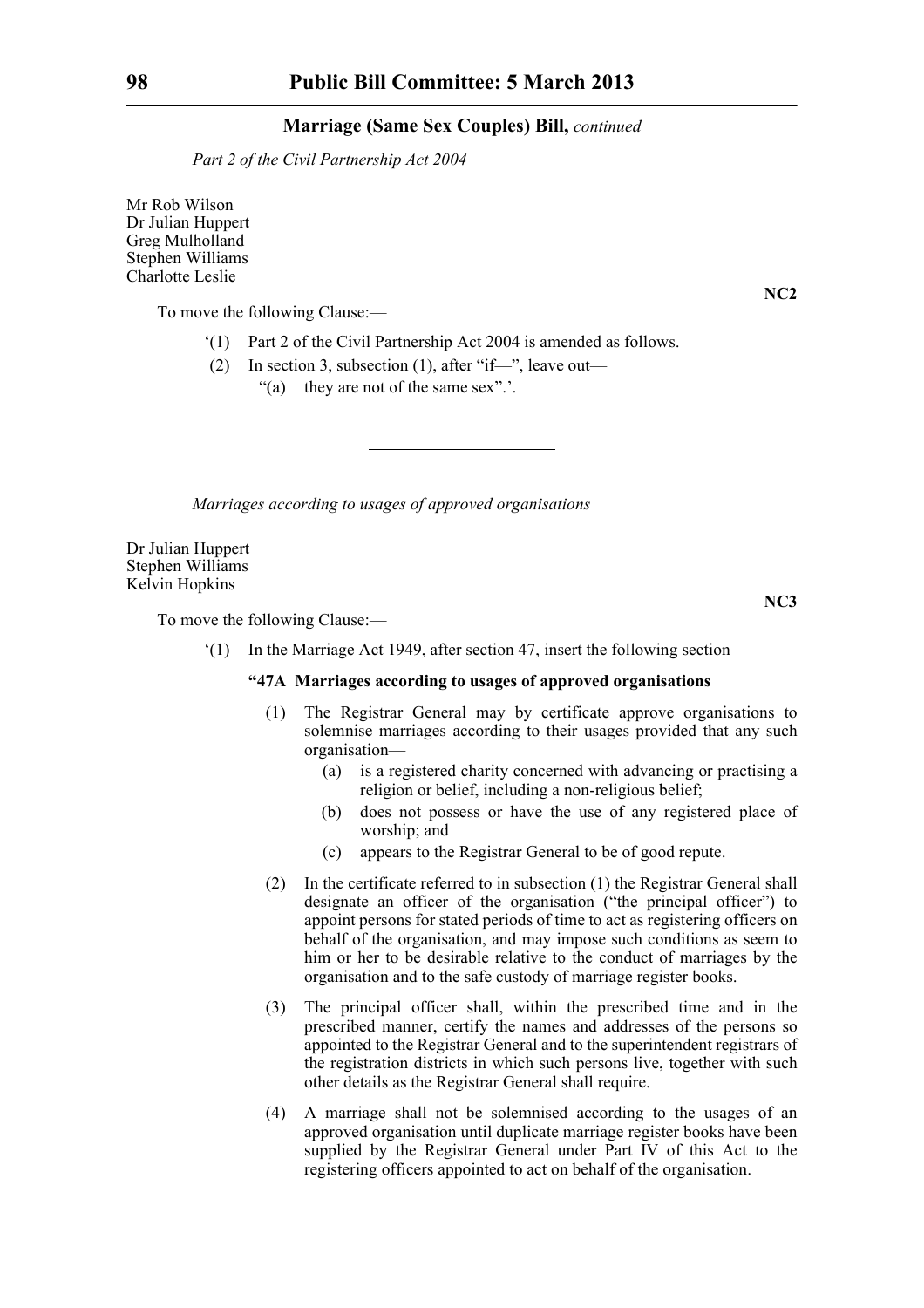- (5) If the Registrar General is not satisfied with respect to any registering officer of the approved organisation that sufficient security exists for the safe custody of marriage register books, he or she may in his or her discretion suspend the appointment of that registering officer.
- (6) A marriage to which this section applies shall be solemnised with open doors in the presence of either—
	- (a) a registrar of the registration district in which the marriage takes place; or
	- (b) a registering officer appointed under subsection (2) whose name and address have been certified in accordance with subsection (3) and of two witnesses;

and the persons to be married shall make the declarations and use the form of words set out in subsection (3) or (3A) of section 44.

- (7) A marriage solemnised according to the usages of an approved organisation shall not be valid unless there is produced to the superintendent registrar, at the time when notice of marriage is given, a certificate signed by the principal officer or a registering officer of the approved organisation that each person giving notice of marriage is a member of the said organisation.
- (8) A certificate under subsection (7) shall be for all purposes conclusive evidence that any person to whom it relates is authorised to be married according to the usages of the said organisation and the entry of the marriage in a marriage register book under Part IV of this Act, or a certified copy thereof made under the said Part IV, shall be conclusive evidence of the production of such a certificate.".
- (2) Schedule [Consequential amendments—Marriage according to usages of approved organisations] has effect.'.

*Conscientious objection*

Mr David Burrowes Tim Loughton Jim Shannon

To move the following Clause:—

- '(1) No person shall be under any duty, whether by contract or by statutory or other legal requirement, to conduct a marriage to which he has a concientious objection.
- (2) For the purposes of this section, a "conscientious objection" exists where the refusal to conduct a marriage is only that it concerns a same sex couple, and is based on the person's sincerely held religious or other beliefs.
- (3) This section is without prejudice to the duty of a registration authority to ensure that there is a sufficient number of registrars and superintendent registrars for its area to carry out in that area the functions of registrars and superintendents.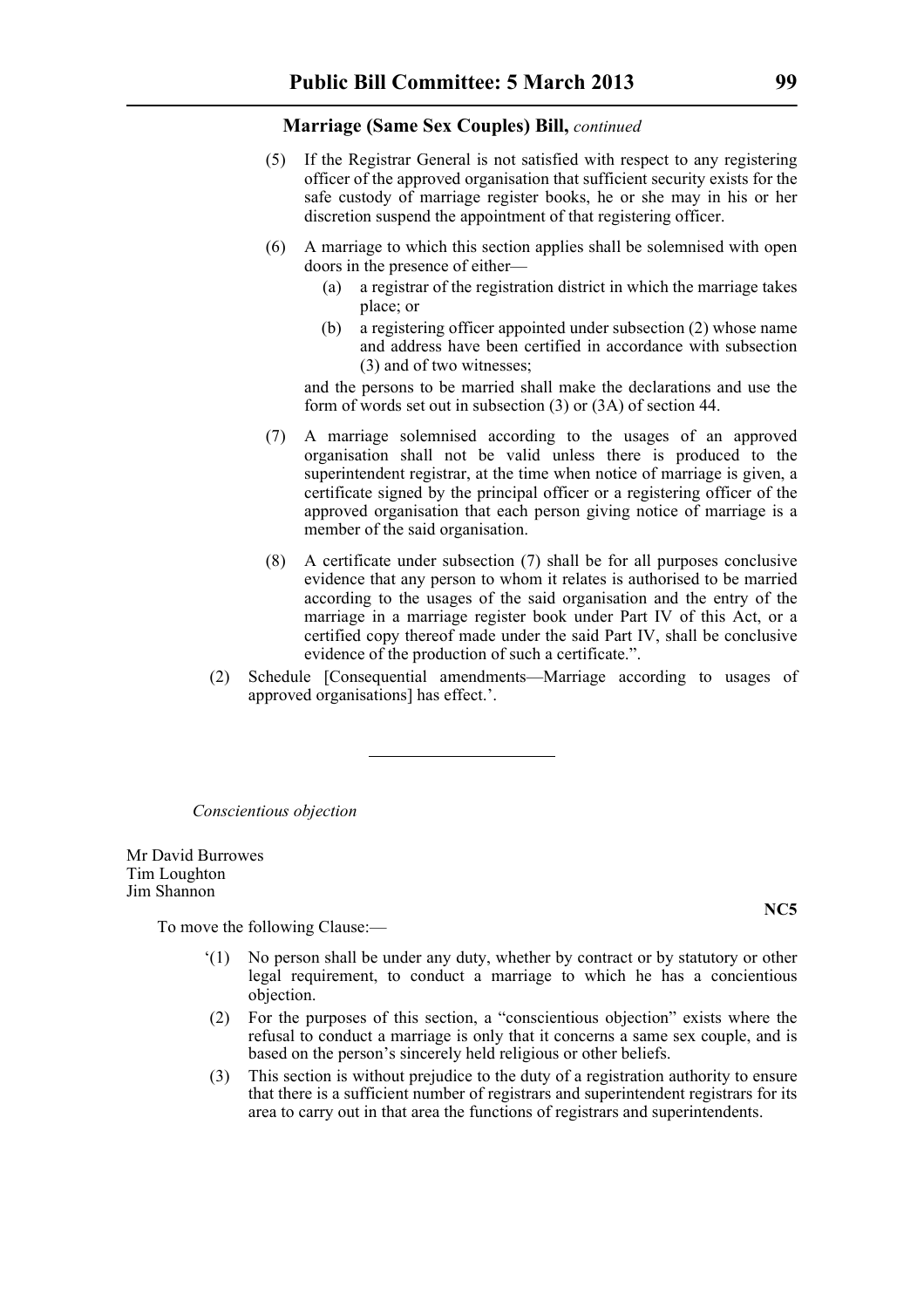(4) In any legal proceedings the burden of proof of conscientious objection shall rest on the person claiming to rely on it.'.

*Existing charitable trust deeds*

Mr David Burrowes Tim Loughton Jim Shannon

**NC6**

To move the following Clause:—

'A charitable trust deed which includes in its objects, directly or indirectly, the promotion of marriage or the provision of marriage counselling is not extended by this Act to marriages of same-sex couples.'.

*Education: Parental right of withdrawal*

Mr David Burrowes Tim Loughton Jim Shannon

To move the following Clause:—

'In the event that a school teaches about same-sex marriage in a way which conflicts with the beliefs of a parent, that parent shall have a right to withdraw their child from the lesson or lessons in which that teaching takes place, regardless of whether the lesson is deemed to constitute sex education.'.

*Part 2 of the Civil Partnership Act 2004—adultery*

Charlotte Leslie

To move the following Clause:—

- '(1) Part 2 of the Civil Partnership Act 2004 is amended as follows.
- (2) In section 44, subsection (5), at end add—
	- "(e) that the respondent has committed adultery and the applicant finds it intolerable to live with the respondent.".'.

**NC7**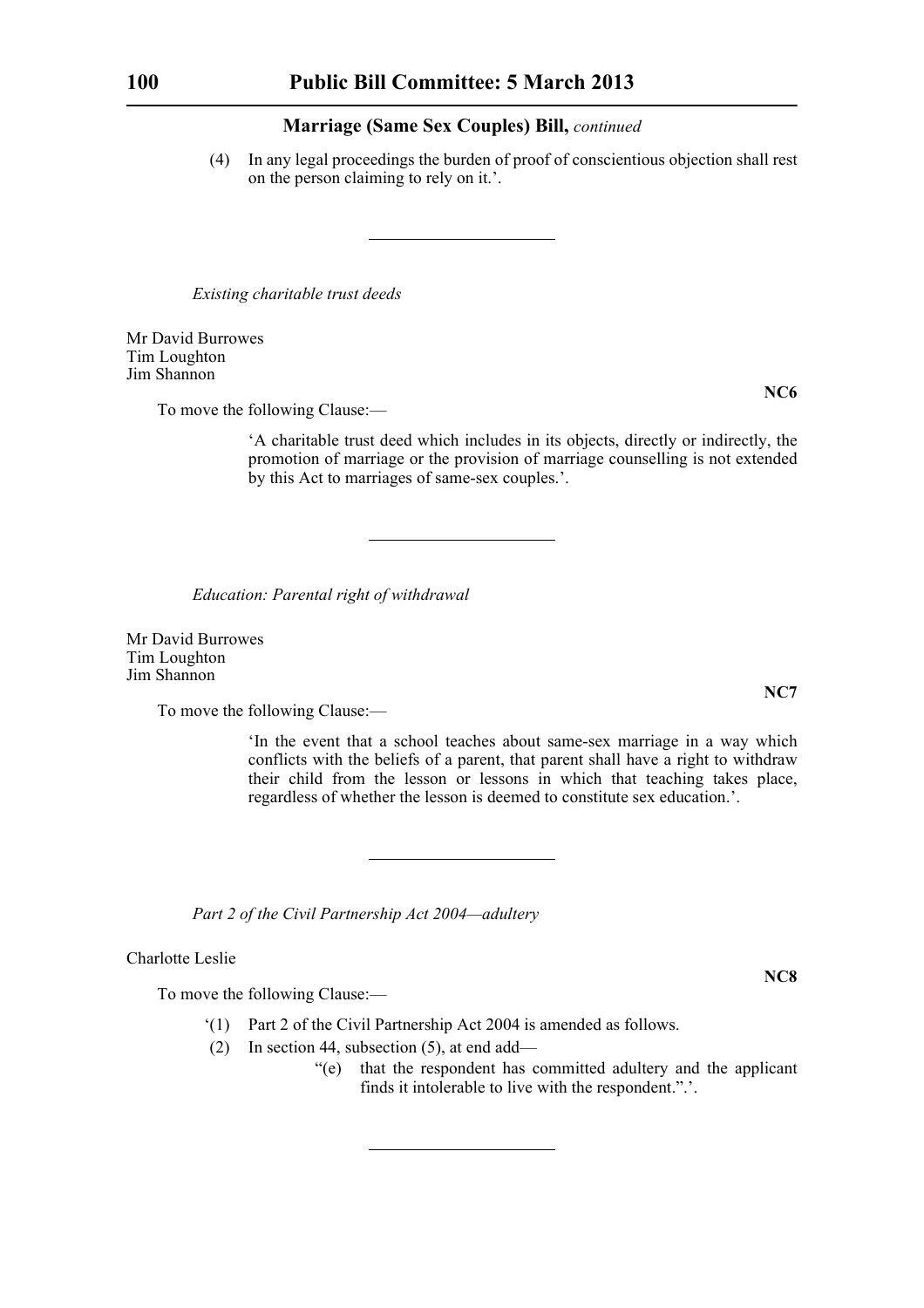*Part 2 of the Civil Partnership Act 2004—non-consummation*

# Charlotte Leslie

To move the following Clause:—

- '(1) Part 2 of the Civil Partnership Act 2004 is amended as follows.
- (2) In section 50, subsection (1), at end insert—
	- "(f) the Civil Partnership has not been consummated owing to the incapacity of either party to consummate it;
	- (g) the Civil Partnership has not been consummated owing to the wilful refusal of the respondent to consummate it.".'.

*Part 2 of the Equality Act 2010—belief about the nature of marriage*

Charlotte Leslie

To move the following Clause:—

- '(1) Part 2 of the Equality Act 2010 is amended as follows.
- (2) In section 4, at end add—
- (3)

"belief about the nature of marriage".

- (4) After section 12 insert the following clause—
	- "(12A) In relation to the protected characteristic of belief about the nature of marriage—
		- (a) a reference to a person who has a particular protected characteristic is a reference to a person who holds a particular belief about the nature of marriage;
		- (b) a reference to persons who share a protected characteristic is a reference to persons who hold the same belief about the nature of marriage.".'.

*The Equality Act 2010*

Mr Rob Wilson

To move the following Clause:—

- '(1) The Equality Act 2010 is amended as follows.
- (2) In section 149, after subsection 9, insert—
	- "(10) No person shall suffer any detriment in respect of his opposition to same sex marriage or the reasonable expression thereof, where that person's opposition to same sex marriage is—

**NC9**

**NC10**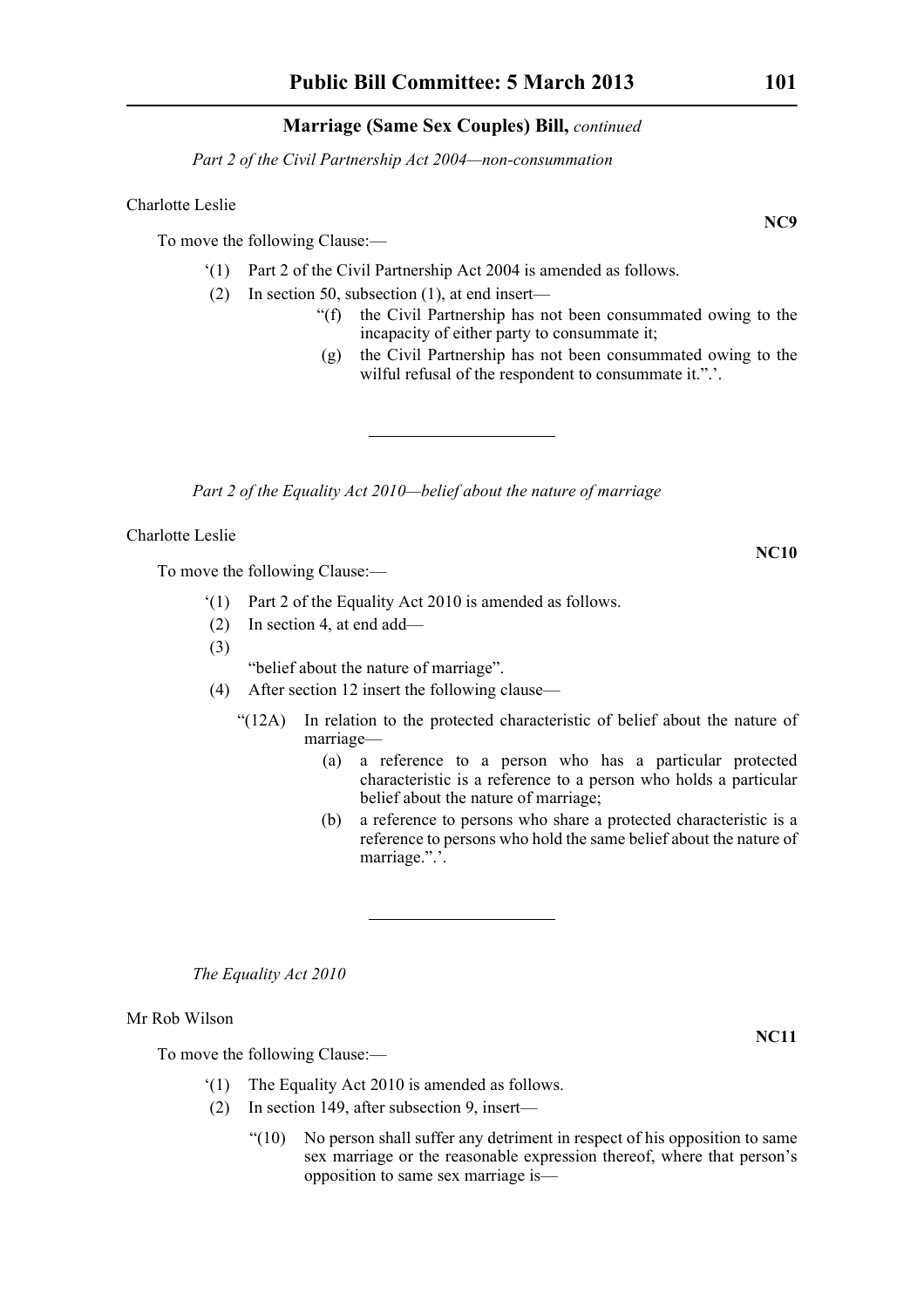- (a) motivated by his conscience; or
- (b) motivated by his deeply and genuinely held religious or philosophical beliefs.".'.

*Registrars of marriages of same sex couples*

Mr Rob Wilson

To move the following Clause:—

'(1) It is the duty of each registration authority to ensure that there is a sufficient number of registrars for its area to carry out in that area the functions of a registrar in respect of marriages of same sex couples.'.

*The Human Rights Act 1998*

Mr Rob Wilson Tim Loughton

To move the following Clause:—

'In section 13 of the Human Rights Act 1998 insert—

"(2A) No duty to solemnize the marriage of a same sex couple according to the rites of the Church of England shall be created by virtue of this Act or the schedules thereto.".'.

*Civil partnerships: change of gender*

Hugh Bayley Stephen Gilbert Stephen Williams

To move the following Clause:—

'(1) If one of the parties in a civil partnership changes their gender under the Gender Recognition Act 2004, the civil partnership may continue, provided that both parties so elect.

**NC12**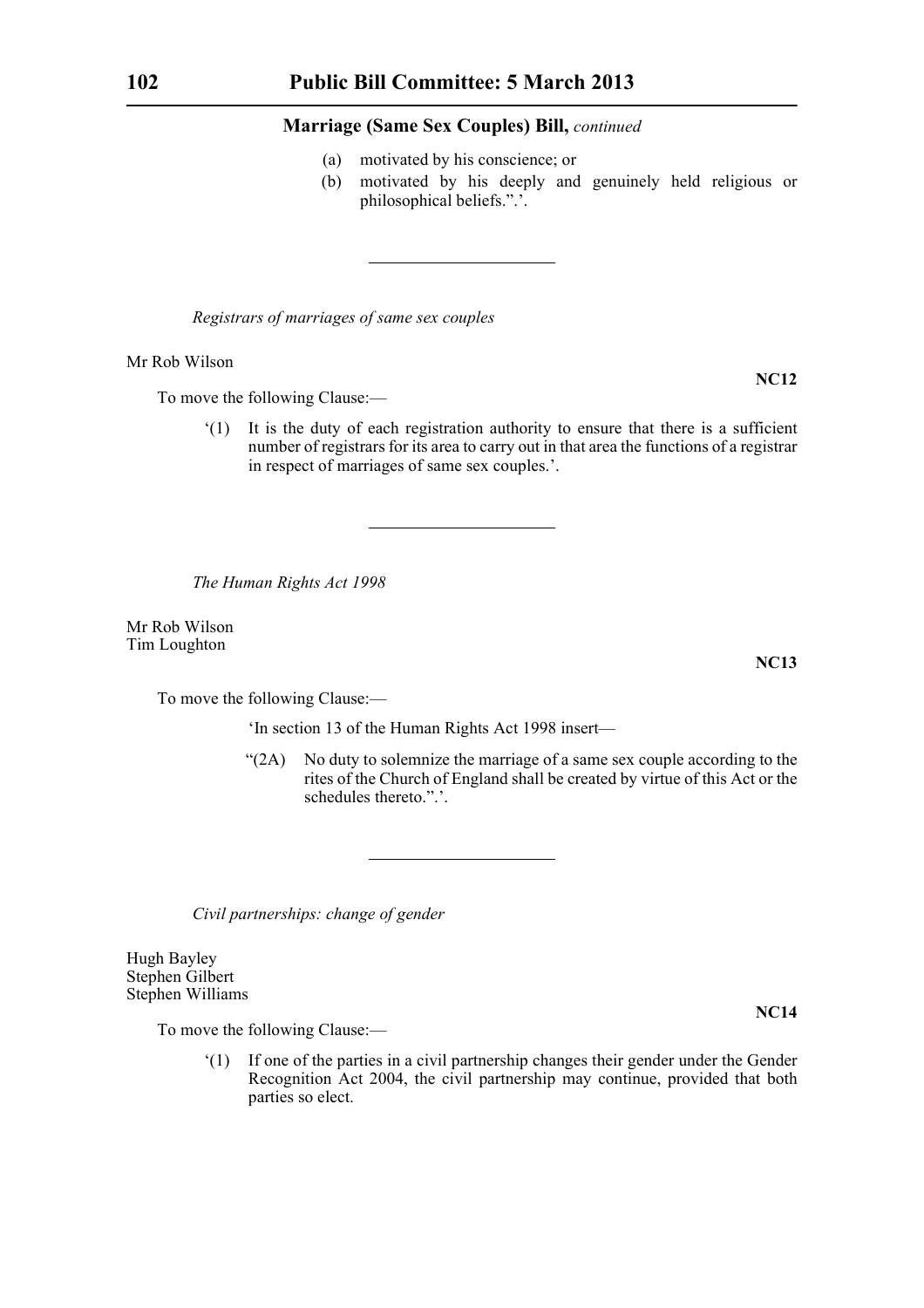(2) Subsection (1) applies only if a full gender recognition certificate is issued after the civil partnership has been entered into.'.

*Sanctions against clergy (prohibition)*

Tim Loughton Mr David Burrowes Jim Shannon Sir Gerald Howarth Kwasi Kwarteng

To move the following Clause:—

'No sanction may be imposed upon or discrimination exercised against any member of the clergy who refuses to conduct a same sex marriage who—

- (a) is employed as a member of the armed forces;
- (b) is employed as a chaplain in the National Health Service; or
- (c) is employed by any other state institution or organisation.'.

*Withholding of funds*

Tim Loughton Mr David Burrowes Jim Shannon Sir Gerald Howarth Kwasi Kwarteng

To move the following Clause:—

'No award of public funds for which religious organisations are otherwise eligible shall be withheld on the grounds that those faith groups refuse or are prohibited from conducting same sex marriages.'.

*Applications for gender recognition certificates following the coming into force of this Act*

Kate Green

 $\star$  To move the following Clause:—

'An application for a gender recognition certificate under the Gender Recognition Act 2004 made by a person who was married at the time that Act came into force, has undergone surgical treatment for the purpose of modifying sexual characteristics in the period since the coming into force of the 2004 Act and has

**NC15**

**NC16**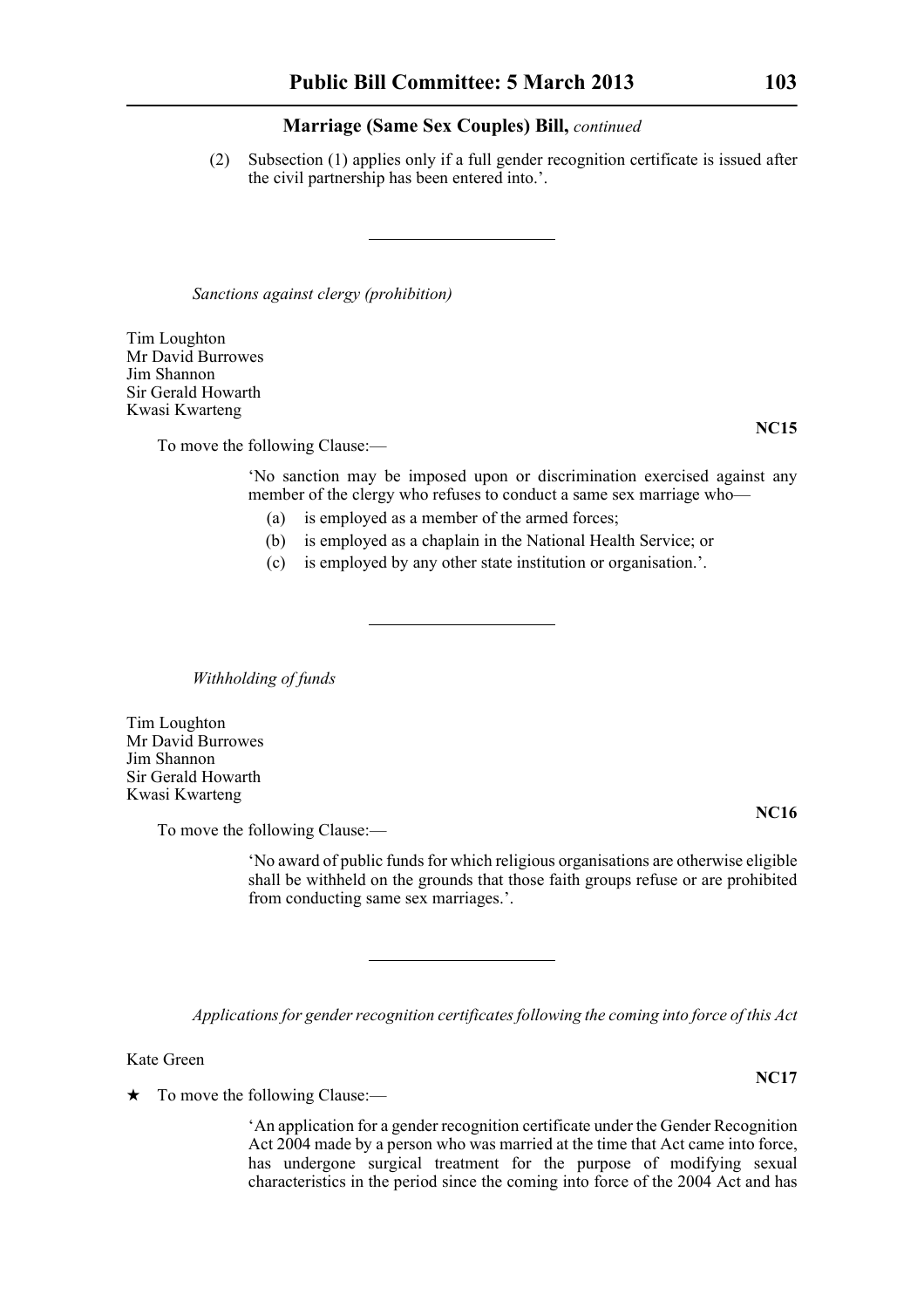remained married shall be treated as if it was an application under section 27(3) of the Gender Recognition Act 2004.'.

*NEW SCHEDULE*

Dr Julian Huppert Kelvin Hopkins Stephen Williams

**NS1**

To move the following Schedule:—

# 'CONSEQUENTIAL AMENDMENTS—MARRIAGE ACCORDING TO USAGES OF APPROVED ORGANISATIONS

The following amendments are made to the Marriage Act 1949—

- (1) In section 26 (marriages which may be solemnised on authority of superintendent registrar's certificate) in subsection (1) after paragraph (c) there is inserted—
	- "(ca) a marriage conducted under the auspices of an approved organisation;".
- (2) In section 35 (marriages in registration district in which neither party resides) after "the Society of Friends" there is inserted "or of an approved organisation".
- (3) In section 43 (appointment of authorised persons) in subsection (3) after "the Society of Friends" there is inserted "or of an organisation authorised by the Registrar General under section 47A".
- (4) In section 50 (person to whom certificate to be delivered), in subsection (1) after paragraph (d) there is inserted—
	- "(da) if the marriage is to be solemnised according to the usages of an approved organisation, a registering officer of that organisation".
- (5) After section 52, the following section is inserted—

#### **"52A Interpretation**

In this Part of this Act "approved organisation" has the meaning given to it in section 67.".

- (6) In section 53 (persons by whom marriages are to be registered), after paragraph (b) there is inserted—
	- "(ba) in the case of a marriage solemnised according to the usages of an approved organisation, a registered officer of that organisation;".
- (7) In section 54 (provision of marriage register books by Registrar General), in subsection (1) after the words "the Society of Friends," there is inserted "registering officer of every approved organisation".
- (8) In section 55 (manner of registration of marriages)—
	- (a) in subsection (1) after the words "the Society of Friends" there is inserted "or of an approved organisation"; and
	- (b) in subsection (1)(b) after the words "the Society of Friends" there is inserted "or of an approved organisation" and after the words "the said Society" there is inserted "or organisation".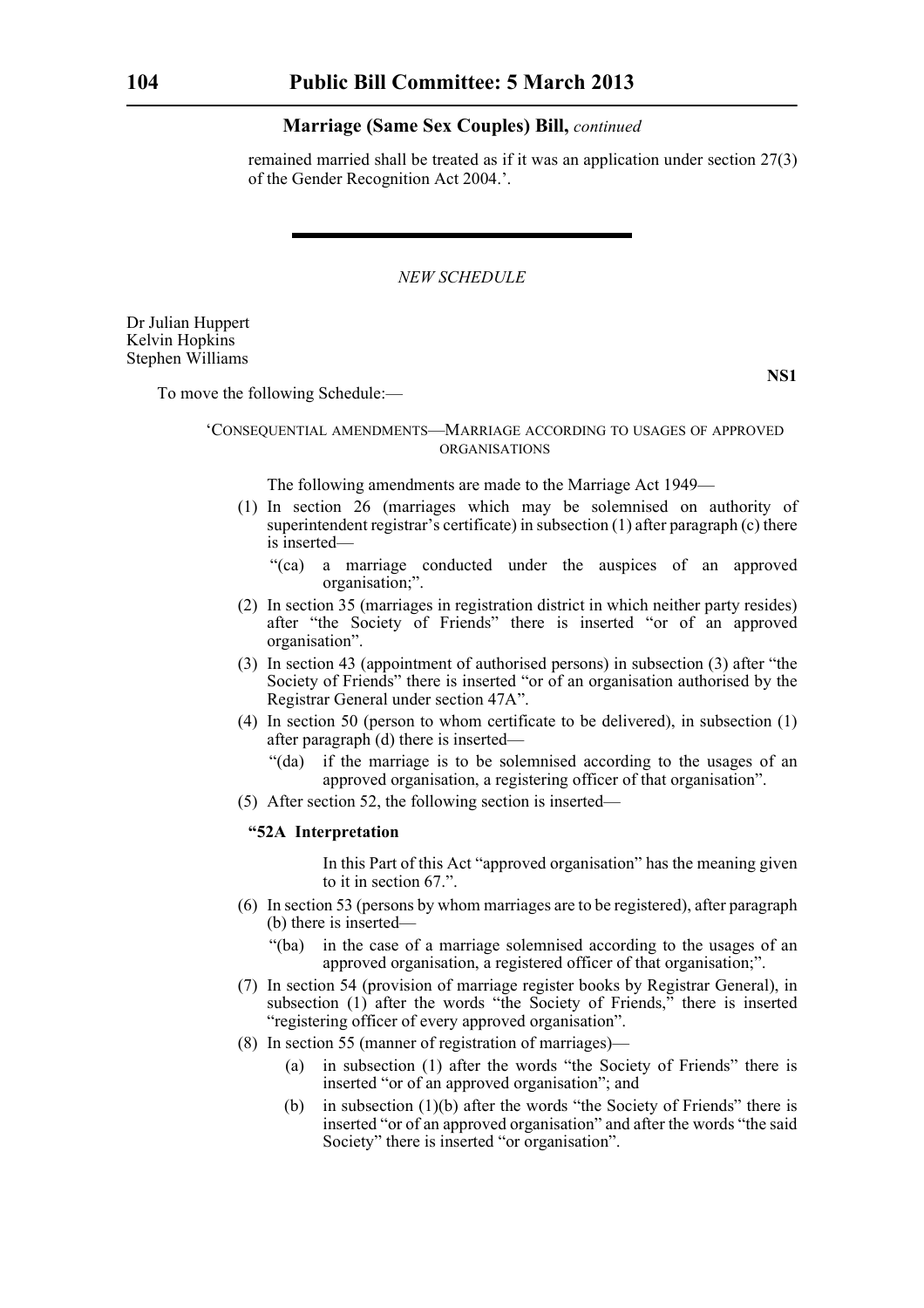- (9) In section 57 (quarterly returns to be made to superintendent registrar), in subsection (1) after the words "the Society of Friends" there is inserted "or of an approved organisation".
- (10) In section 59 (custody of register books) after the words "the Society of Friends" there is inserted "or of an approved organisation".
- (11) In section 60 (filled register books) in subsection (1), paragraph (b), after the words "registering officer of the Society of Friends" there is inserted "or of an approved organisation"; after the words "members of the Society of Friends" there is inserted "or of the said organisation", and after the words "the said Society" there is inserted "or organisation".
- (12) In section 63 (searches in register books) after the words "the Society of Friends" there is inserted "or of an approved organisation".
- (13) In section 67 (interpretation of Part IV), there are inserted in the list of definitions the following—
	- ""approved organisation" means an organisation approved by the Registrar General under section 47A of this Act;" and
	- ""registering officer of an approved organisation" means a person whom the principal officer of the said organisation certifies in writing under his or her hand to the Registrar General to be a registering officer in England or Wales of that organisation;";
	- and in the definition of "superintendent registrar" after paragraph (b) insert—
	- "(ba) in the case of a marriage registered by a registering officer of an approved organisation, the superintendent registrar of the registration district which is assigned by the Registrar General to that registering officer;".
- (14) In section 75 (offences relating to solemnisation of marriages) in subsection (1), paragraph (a), after the words "the Society of Friends" there is inserted "or of an approved organisation"; and in subsection (2), paragraph (a), after the words "the Society of Friends" there is inserted "or of an approved organisation".'.

Dr Julian Huppert Stephen Williams

> Title, line **4**, after 'overseas', insert 'to permit the Registrar General to permit certain charitable organisations to solemnise marriages.'.

# ORDER OF THE HOUSE [5 FEBRUARY 2013]

That the following provisions shall apply to the Marriage (Same Sex Couples) Bill:

# *Committal*

1. The Bill shall be committed to a Public Bill Committee.

# *Proceedings in Public Bill Committee*

- 2. Proceedings in the Public Bill Committee shall (so far as not previously concluded) be brought to a conclusion on 12 March 2013.
- 3. The Public Bill Committee shall have leave to sit twice on the first day on which it meets.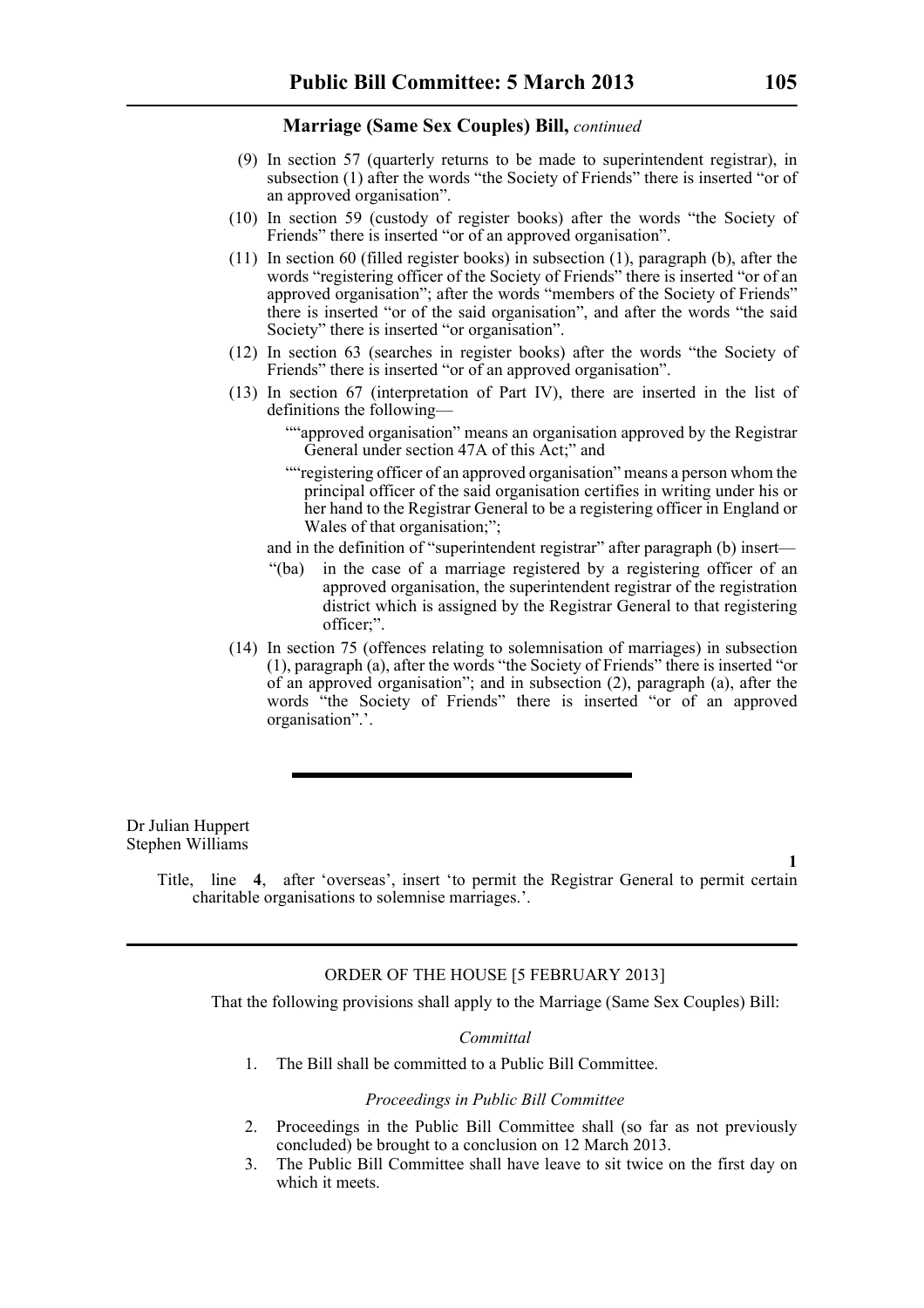## *Consideration and Third Reading*

- 4. Proceedings on Consideration and Third Reading shall be taken in two days in accordance with the following provisions of this Order.
- 5. Proceedings on Consideration shall (so far as not previously concluded) be brought to a conclusion one hour before the moment of interruption on the second day.
- 6. Proceedings on Third Reading shall (so far as not previously concluded) be brought to a conclusion at the moment of interruption on the second day.
- 7. Standing Order No. 83B (Programming committees) shall not apply to proceedings on Consideration and Third Reading.

# *Other proceedings*

8. Any other proceedings on the Bill (including any proceedings on consideration of Lords Amendments or on any further messages from the Lords) may be programmed.

# ORDER OF THE COMMITTEE [12 FEBRUARY 2013]

That—

- (1) the Committee shall (in addition to its first meeting at 8.00 am on Tuesday 12 February) meet—
	- (a) at 2.00 pm on Tuesday 12 February;
	- (b) at 11.30 am and 2.00 pm on Thursday 14 February;
	- (c) at 8.55 am and 2.00 pm on Tuesday 26 February;
	- (d) at 11.30 am and 2.00 pm on Thursday 28 February;
	- (e) at 8.55 am and 2.00 pm on Tuesday 5 March;
	- (f) at 11.30 am and 2.00 pm on Thursday 7 March; and
	- (g) at 8.55 am and 2.00 pm on Tuesday 12 March;
- (2) the Committee shall hear oral evidence in accordance with the following Table;

# **TABLE**

| Date                | Time                                      | Witness                                                                 |
|---------------------|-------------------------------------------|-------------------------------------------------------------------------|
| Tuesday 12 February | Until no later than<br>$9.00$ am          | Department for Culture,<br>Media and Sport;<br>Department for Education |
| Tuesday 12 February | Until no later than<br>9.45 am            | The Church of England                                                   |
| Tuesday 12 February | Until no later than<br>$10.30 \text{ am}$ | The Catholic Bishops'<br>Conference of England and<br>Wales             |
| Tuesday 12 February | Until no later than<br>11.00 $\mu$ m      | The Church in Wales                                                     |
| Tuesday 12 February | Until no later than<br>11.25 am           | Lord Pannick QC; Baroness<br>Kennedy of the Shaws QC                    |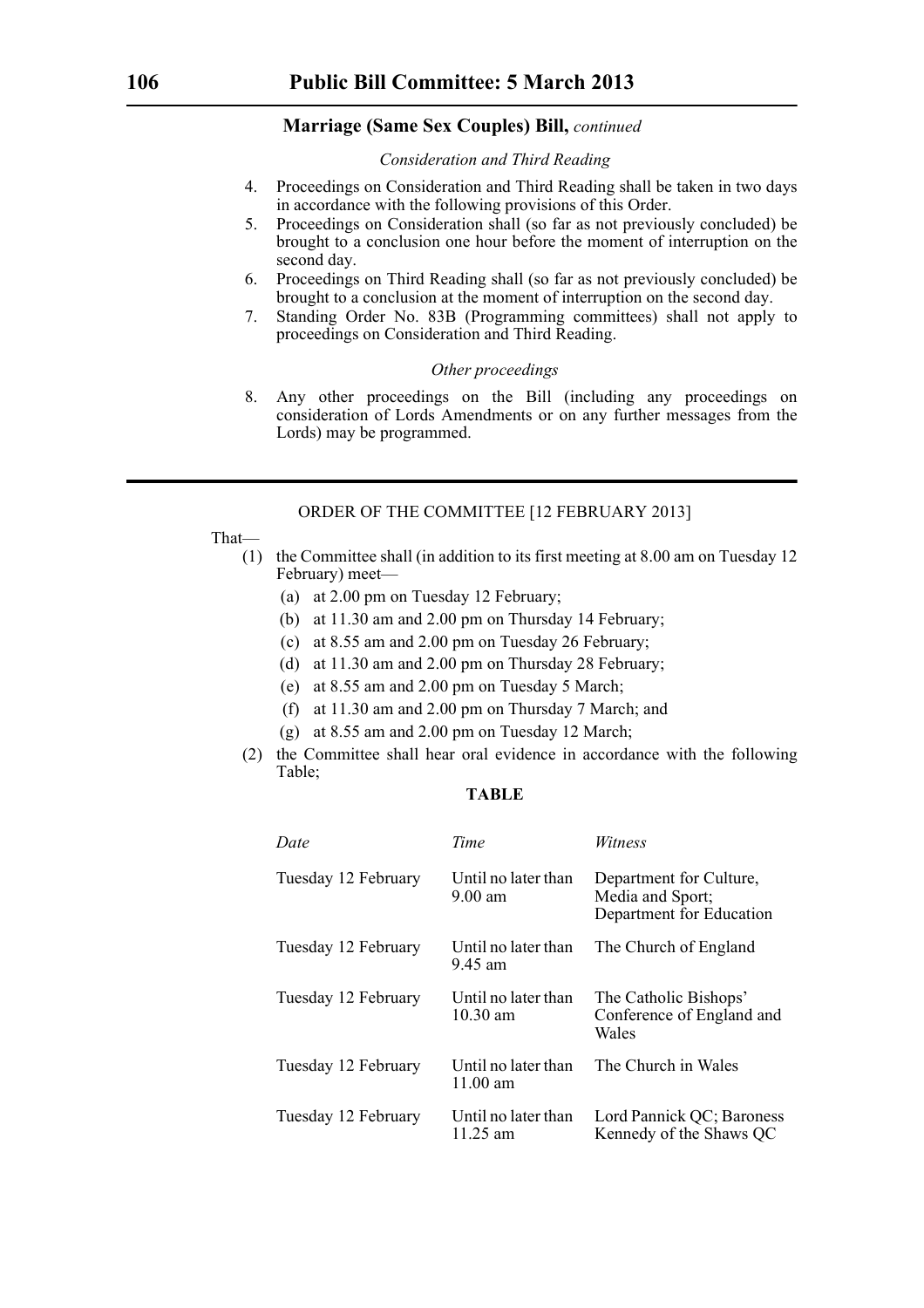| Date                 | Time                                     | Witness                                                                                                                          |
|----------------------|------------------------------------------|----------------------------------------------------------------------------------------------------------------------------------|
| Tuesday 12 February  | Until no later than<br>$3.00 \text{ pm}$ | Stonewall; Lesbian and Gay<br>Foundation; Gender<br><b>Identity Research and</b><br><b>Education Society</b>                     |
| Tuesday 12 February  | Until no later than<br>3.45 pm           | Liberal Judaism; Board of<br>Deputies of British Jews                                                                            |
| Tuesday 12 February  | Until no later than<br>4.15 pm           | Out4Marriage                                                                                                                     |
| Tuesday 12 February  | Until no later than<br>4.45 pm           | <b>Coalition for Marriage</b>                                                                                                    |
| Tuesday 12 February  | Until no later than<br>5.15 pm           | Professor Julian Rivers,<br>University of Bristol Law<br>School                                                                  |
| Thursday 14 February | Until no later than<br>12.15 pm          | The Religious Society of<br>Friends (Quakers in<br>Britain); the General<br>Assembly of Unitarian and<br>Free Christian Churches |
| Thursday 14 February | Until no later than<br>$1.00 \text{ pm}$ | The Methodist Church; the<br>United Reformed Church                                                                              |
| Thursday 14 February | Until no later than<br>2.45 pm           | Liberty; Equality and<br>Human Rights<br>Commission; The Co-<br>operative Group                                                  |
| Thursday 14 February | Until no later than<br>3.15 pm           | Schools OUT; PHSE<br>Association                                                                                                 |
| Thursday 14 February | Until no later than<br>3.45 pm           | The Very Reverend Jeffrey<br>John, Dean of St Albans;<br>Alice Arnold, broadcaster                                               |
| Thursday 14 February | Until no later than<br>4.15 pm           | Brendan O'Neill, journalist;<br>Mark Jones, partner at<br><b>Ormerods Solicitors</b>                                             |

- (3) proceedings on consideration of the Bill in Committee shall be taken in the following order: Clauses 1 to 4; Schedule 1; Clauses 5 to 10; Schedule 2; Clause 11; Schedules 3 and 4; Clause 12; Schedule 5; Clause 13; Schedule 6; Clause 14; Schedule 7; Clauses 15 to 18; new Clauses; new Schedules; remaining proceedings on the Bill; and
- (4) the proceedings shall (so far as not previously concluded) be brought to a conclusion at 5.00 pm on Tuesday 12 March.